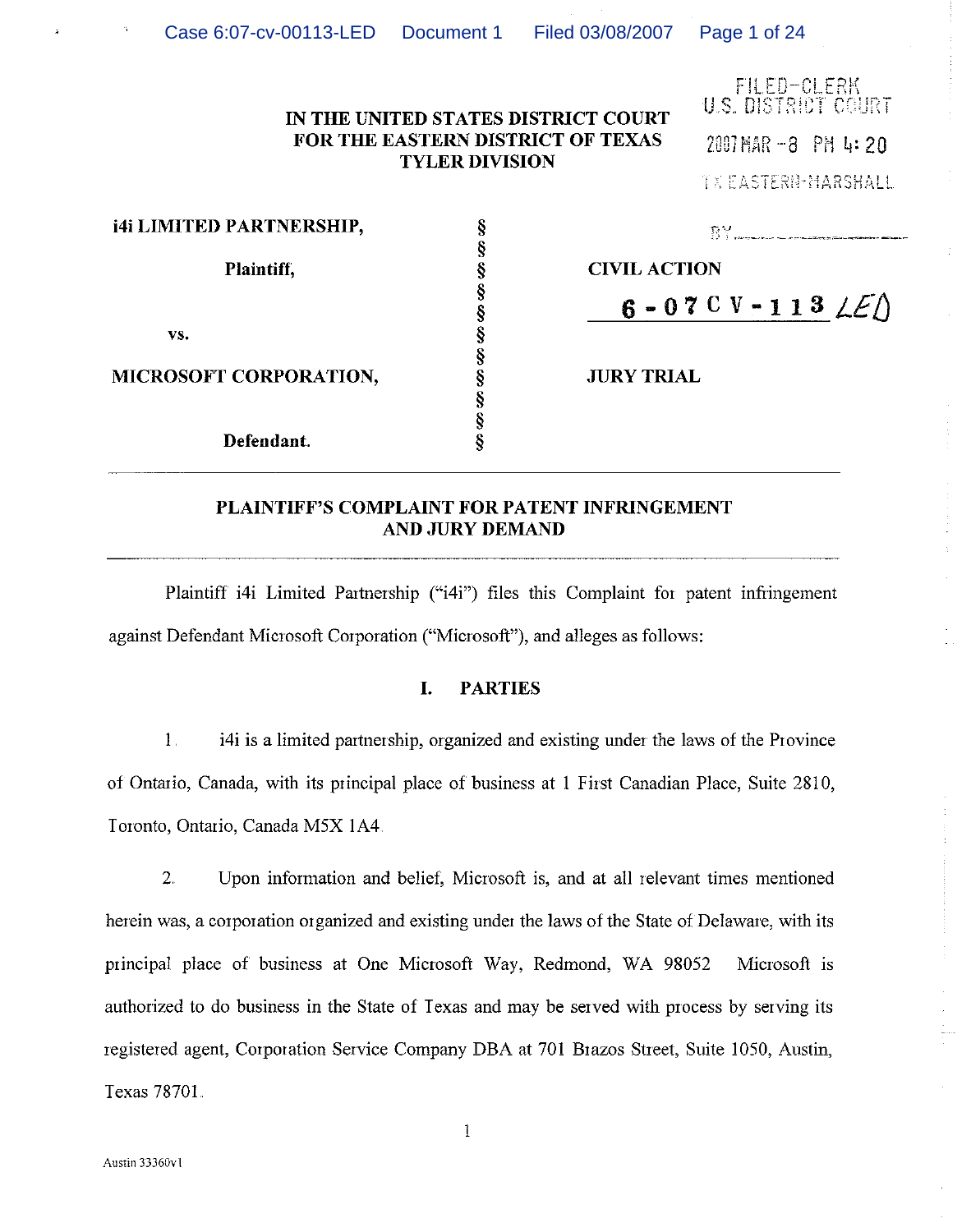#### II. **JURISDICTION AND VENUE**

 $3<sup>1</sup>$ This action arises under the patent laws of the United States, Title 35, United States Code  $\S$  1, *et seq.* This Court has exclusive subject matter jurisdiction over this case for patent infringement under 28 U.S.C.  $\S$  1331 and 1338(a).

 $4<sup>1</sup>$ Personal jurisdiction exists generally over Microsoft because it has sufficient minimum contacts with the forum as a result of business conducted within the State of Texas and within the Eastern District of Texas. Personal jurisdiction also exists specifically over Microsoft because Microsoft, directly or through subsidiaries or intermediaries, makes, uses, offers for sale, sells, imports, advertises, and/or markets products and services within the State of Texas, and more particularly, within the Eastern District of Texas that infringe the patent-in-suit, as described more particularly below

Venue is proper in the Eastern District of Texas under 28 U.S.C.  $\S$  1391(b)–(c)  $5<sub>1</sub>$ and 1400(b).

#### PATENT INFRINGEMENT Ш.

 $6.$ i4i repeats and re-alleges the allegations in Paragraphs 1–5 as though fully set forth in their entirety.

 $7<sub>1</sub>$ United States Patent No. 5,787,449 ("the '449 Patent") entitled "Method and System for Manipulating the Architecture and the Content of a Document Separately from Each Other," was duly and legally issued by the United States Patent and Trademark Office on July 28, 1998 after full and fair examination i4i is the assignee of all rights, title, and interest in and to the '449 Patent, and possesses all rights of recovery, including the right to recovery all past damages, under the '449 Patent. A copy of the '449 Patent is attached as Exhibit A.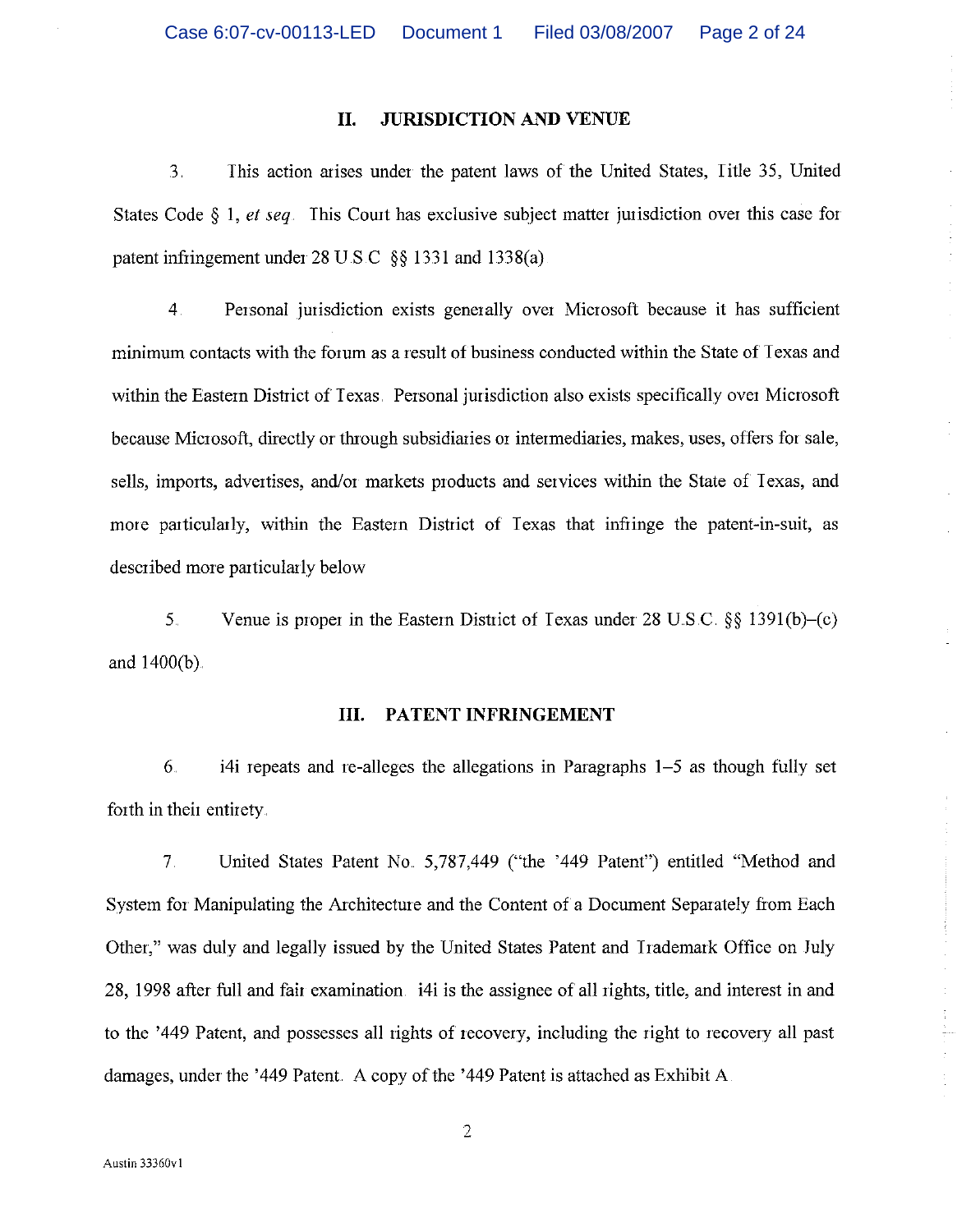$\bar{8}$ . On information and belief, Microsoft, by making, using, selling, offering to sell, and/or importing in or into the United States, without authority, Word 2003, Word 2007, NET Framework, and Windows Vista, has directly or indirectly infiinged (by inducement), and is continuing to infringe, directly or indirectly, the '449 Patent in this District or otherwise within the United States

Microsoft has knowledge of the '449 Patent, and has not ceased its infiinging  $9<sub>1</sub>$ activities. Microsoft's infringement of the '449 Patent has been and continues to be willful and deliberate.

 $10.$ As a direct and proximate consequence of the acts and practices of Microsoft in infringing and/or inducing the infringement of one or more claims of the '449 Patent, i4i has been, is being and, unless such acts and practices are enjoined by the Court, will continue to be injured in its business and property rights.

11 As a direct and proximate consequence of the acts and practices of Microsoft in infringing, directly and/or indirectly, one or more claims of the '449 Patent, i4i has suffered, is suffering, and will continue to suffer injury and damages for which i4i is entitled to relief under 35 U.S.C  $\ S$  284, in an amount to be determined at trial.

By reason of the infringing acts and practices of Microsoft, Microsoft has also 12 caused, is causing and, unless such acts and practices are enjoined by the Court, will continue to cause immediate and irreparable harm to i4i for which there is no adequate remedy at law, and for which i4i is entitled to injunctive relief under  $35 \text{ U.S.C.}$  §  $283$ .

#### **PRAYER FOR RELIEF** IV.

i4i prays for the following relief: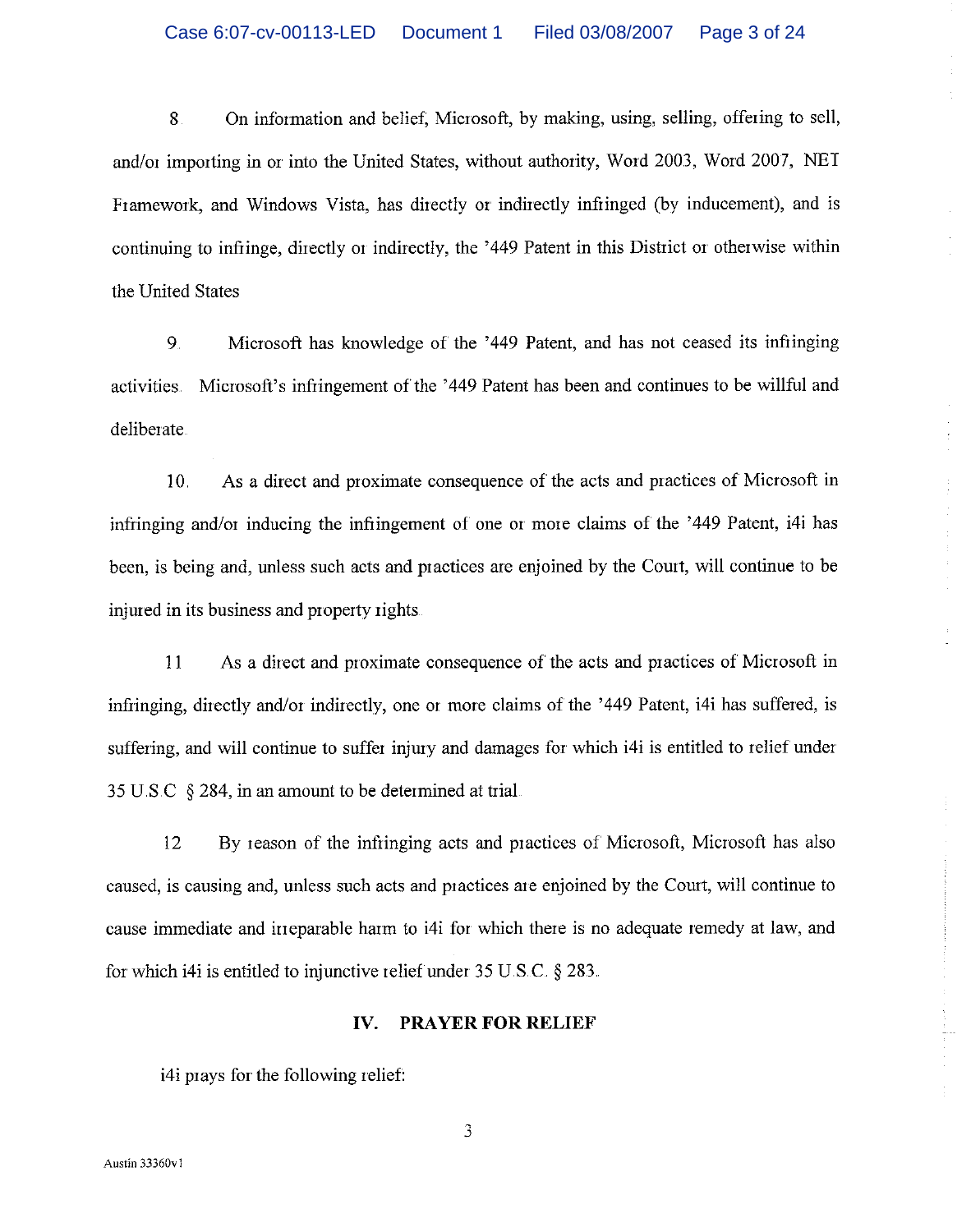$\mathbf{A}$ A judgment that Microsoft has infringed, directly and indirectly, the '449 Patent;

 $\overline{B}$ A judgment and order preliminarily and permanently enjoining Microsoft, its employees and agents, and any other person(s) in active concert or participation with it from infringing, directly or indirectly, the '449 Patent;

 $\overline{C}$ . A judgment and order requiring Microsoft to pay i4i damages under 35 U S.C.  $\S 284$ , including treble damages for willful infringement as provided by 35 U.S.C.  $\S 284$ , and supplemental damages for any continuing post-verdict infringement up until entry of the final Judgment with an accounting as needed;

D. An award of all costs of this action, including attorneys' fees and interest; and

 $E_{\cdot}$ Such other and further relief as the Court deems just and equitable.

#### **DEMAND FOR JURY TRIAL**  $\mathbf{V}$

i4i hereby demands that all issues be determined by a jury.

DATED: March 8, 2007

Respectfully submitted,

# McKOOL SMITH, P.C.

Sam F Baxter Lead Attorney Texas State Bar No. 01938000 sbaxter@mckoolsmith.com McKool Smith P.C. 505 E. Travis, Suite 105 Marshall, Texas 75670 Telephone: (903) 927-2111 Telecopier: (903) 927-2622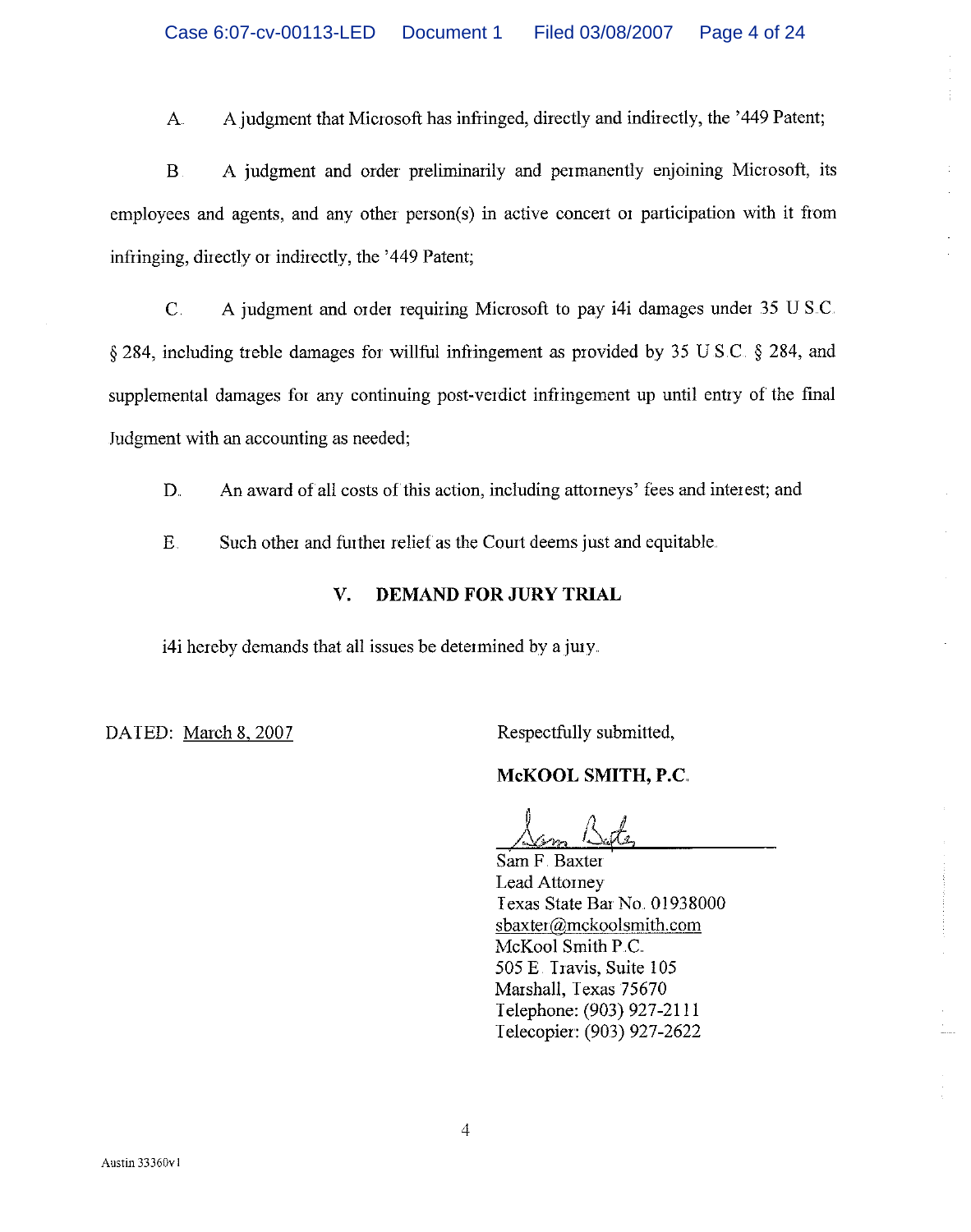Mike McKool, Jr. Texas State Bar No. 13732100 mmckool@mckoolsmith.com Jeffrey A. Carter Texas State Bat No 03919400 jcarter@mckoolsmith.com McKool Smith P.C. 300 Crescent Court, Suite 1500 Dallas, Texas 75201 Telephone: (214) 978-4000 Telecopier: (214) 978-4044

T. Gordon White Texas State Bar No. 21333000 gwhite@mckoolsmith.com Gretchen K Milne Texas State Bar No. 24055979 gmilne@mckoolsmith.com McKool Smith P.C. 300 West Sixth Street, Suite 1700 Austin, Texas 78701 Telephone: (512) 692-8700 Telecopier: (512) 692-8744

Robert M. Parker Texas State Bar No. 15498000  $impacter@cov-internet.com$ Parker, Bunt & Ainsworth, P.C. 100 E. Ferguson Street, Suite 1114 Tyler, Texas 75702 Telephone: (903) 531-3535 Telecopier: (903) 533-9687

# **ATTORNEYS FOR PLAINTIFF i4i LIMITED PARTNERSHIP**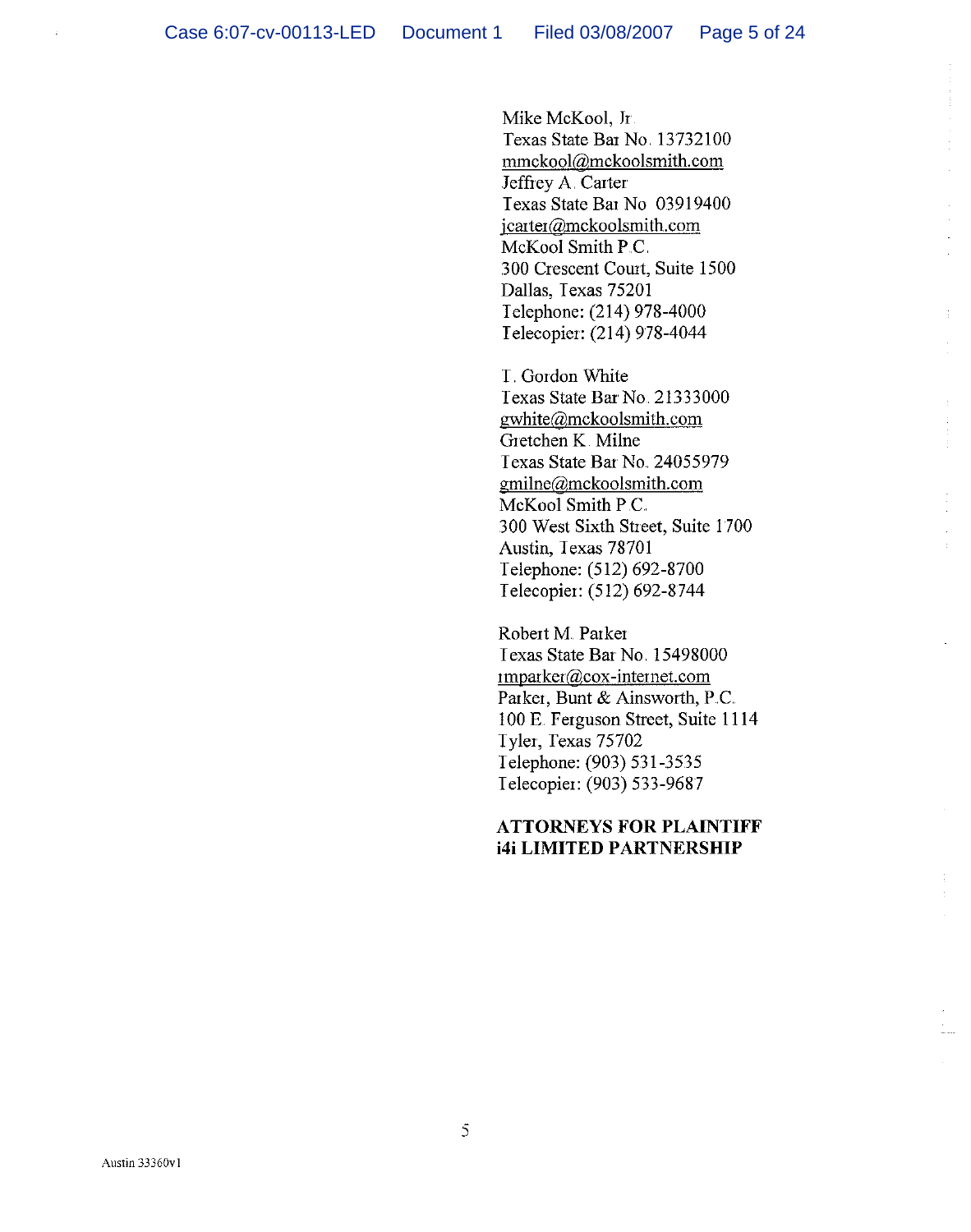# **EXHIBIT A**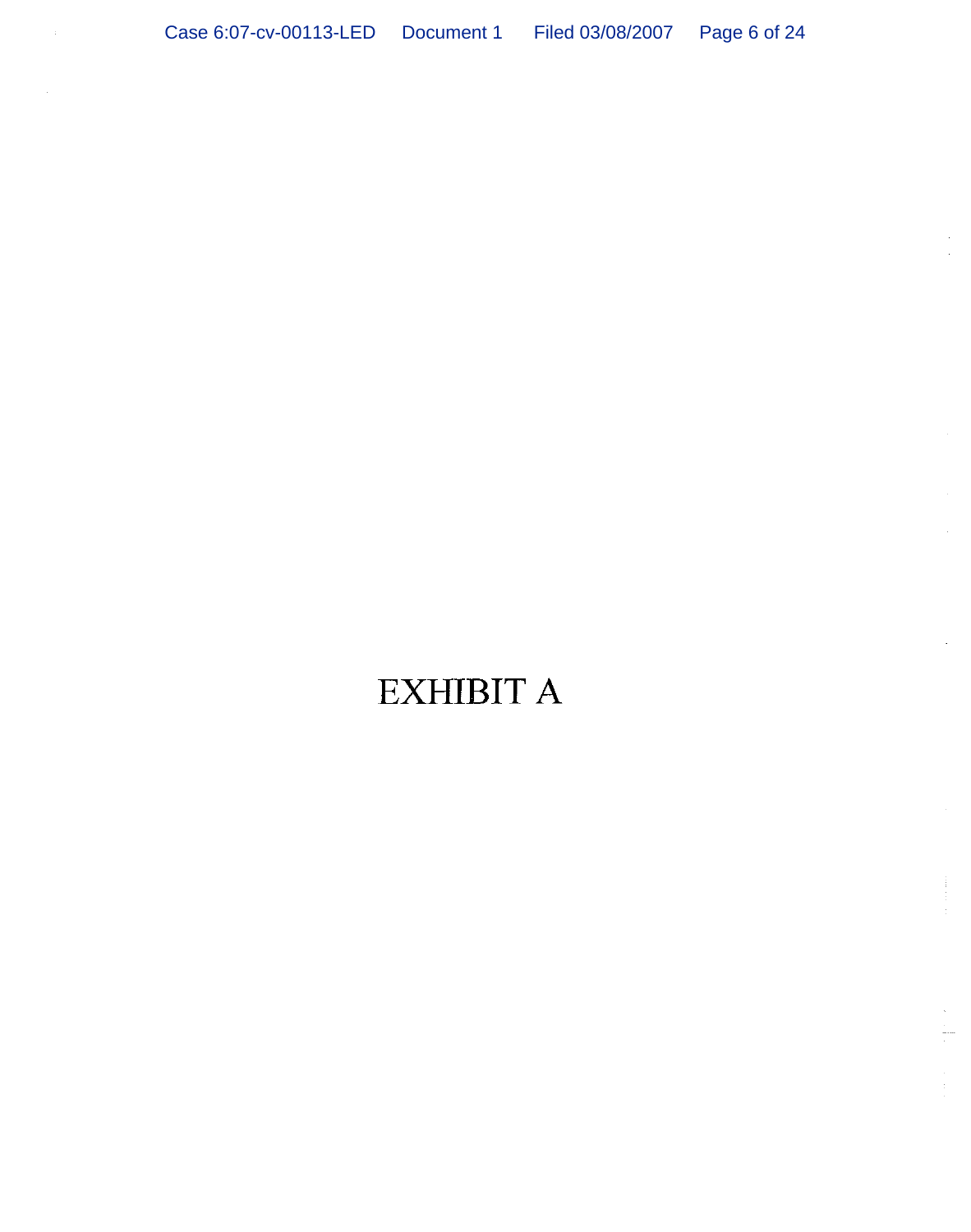$[57]$ 



# **United States Patent** not

Vulpe et al.

#### [54] METHOD AND SYSTEM FOR MANIPULATING THE ARCHITECTURE AND THE CONTENT OF A DOCUMENT SEPARATELY FROM EACH OTHER

- [75] Inventors: Michel J. M. G. Vulpe; Stephen P. Owens both of Toronto Canada
- [73] Assignee: Infrastructures for Information Inc... Toronto. Canada
- [21] Appl No. 253,263
- $[22]$  Filed: Jun 2, 1994
- [51] Int.  $CL^6$ **COOK 17/00**
- $[52]$  $[58]$ 
	- 395/155-161, 600, 400, 761, 762, 766, 772-778. 779. 784-786; 707/500, 501. 505-508 511-516, 517 522-524

#### $[56]$ **References Cited**

# U.S. PATENT DOCUMENTS

#### 5,787,449 **Patent Number:**  $[11]$ Date of Patent: Jul. 28, 1998  $[45]$ 5,280.574 1/1994 Mizuta et al manusculus 395/145 X 5,404,435 5,587,902 12/1996 Kugimiya ... ... ... ... ............ 395/798

Primary Examiner-Almis R. Jankus Attorney, Agent, or Firm--Pillsbury Madison & Sutro LLP

#### **ABSTRACT**

A system and method for the separate manipulation of the architecture and content of a document particularly for data representation and transformations. The system for use by computer software developers removes dependency on document encoding technology. A map of metacodes found in the document is produced and provided and stored separately from the document. The map indicates the location and addresses of metacodes in the document. The system allows of multiple views of the same content, the ability to work solely on structure and solely on content. storage efficiency of multiple versions and efficiency of operation

#### 20 Claims, 9 Drawing Sheets

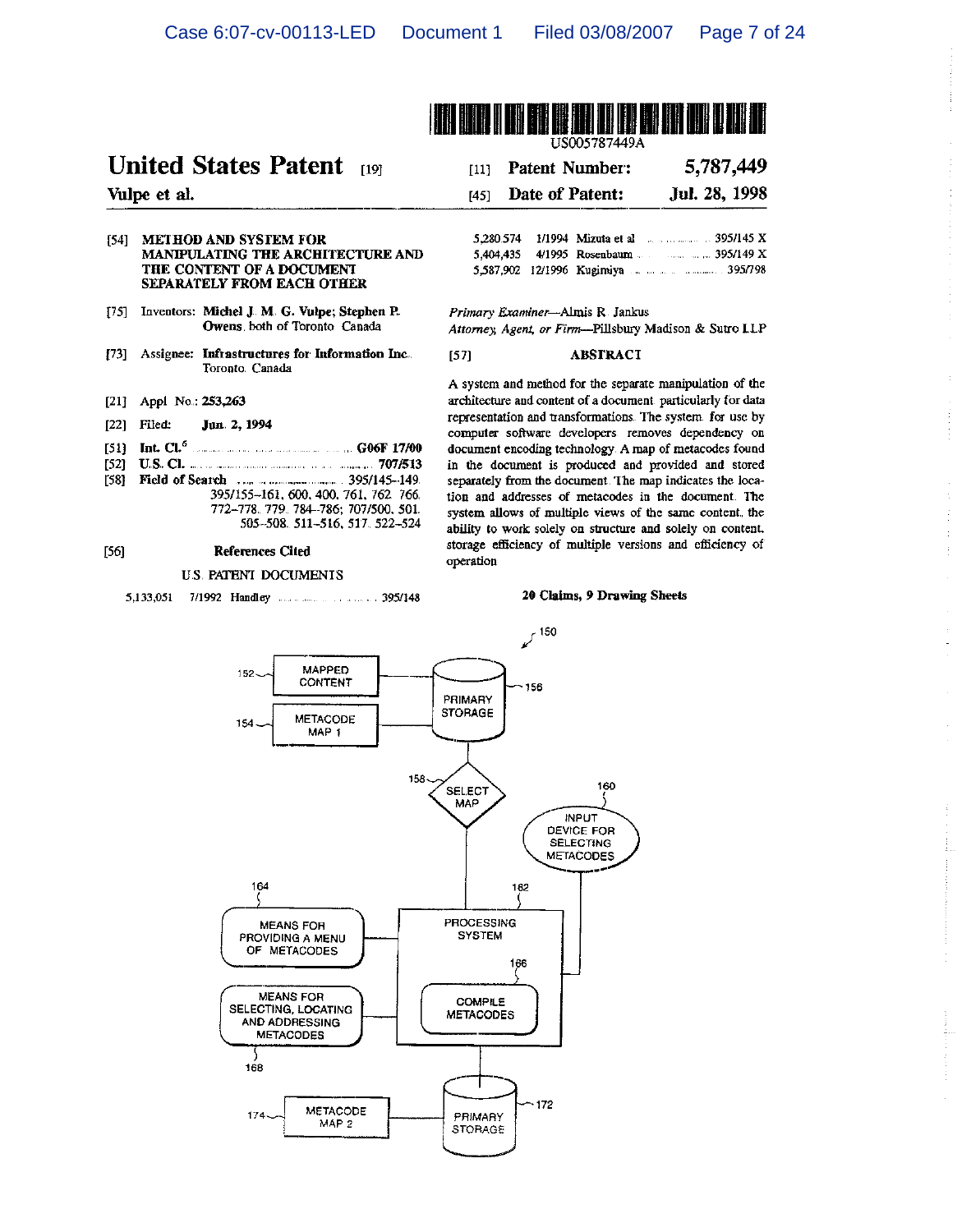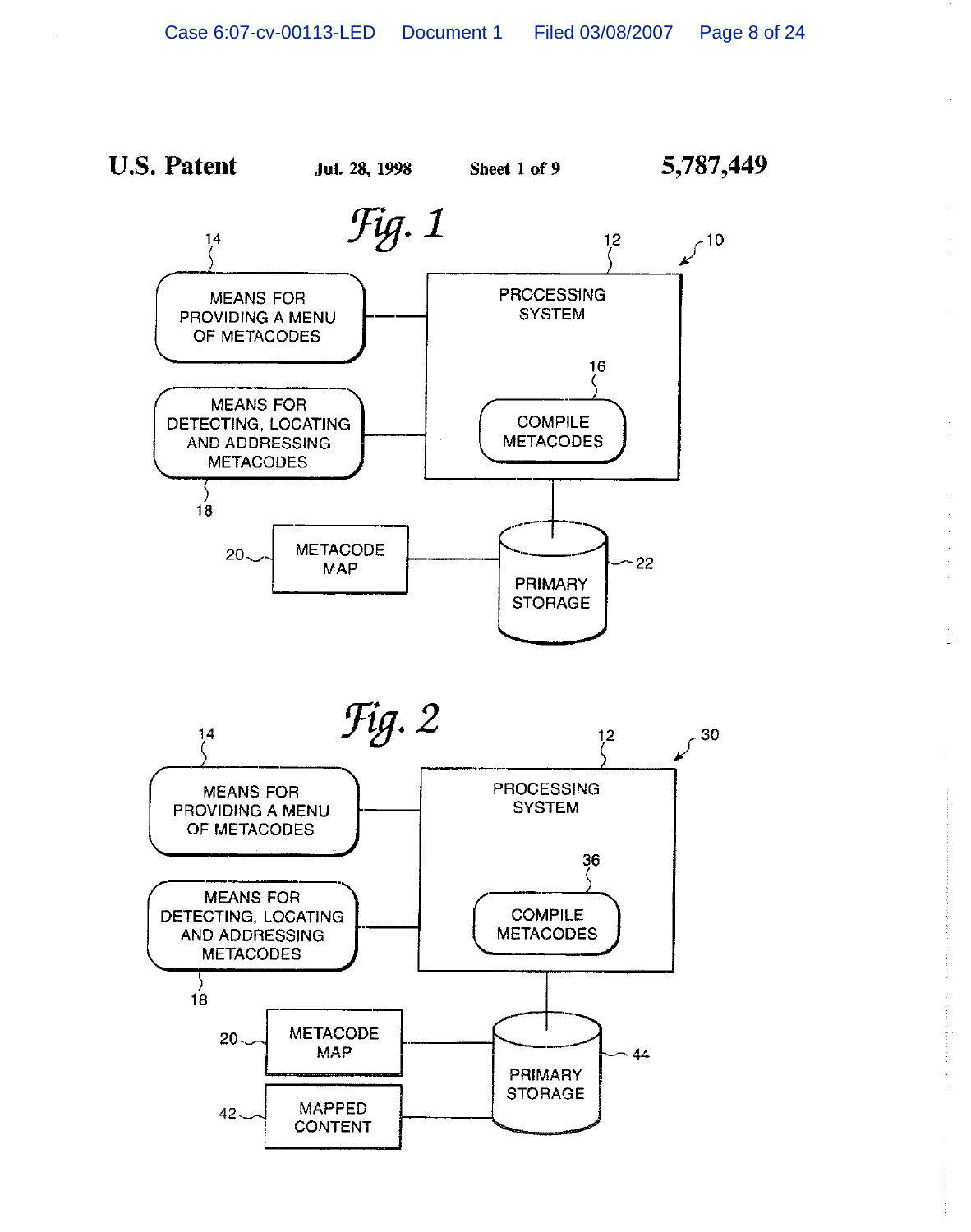Jul. 28, 1998

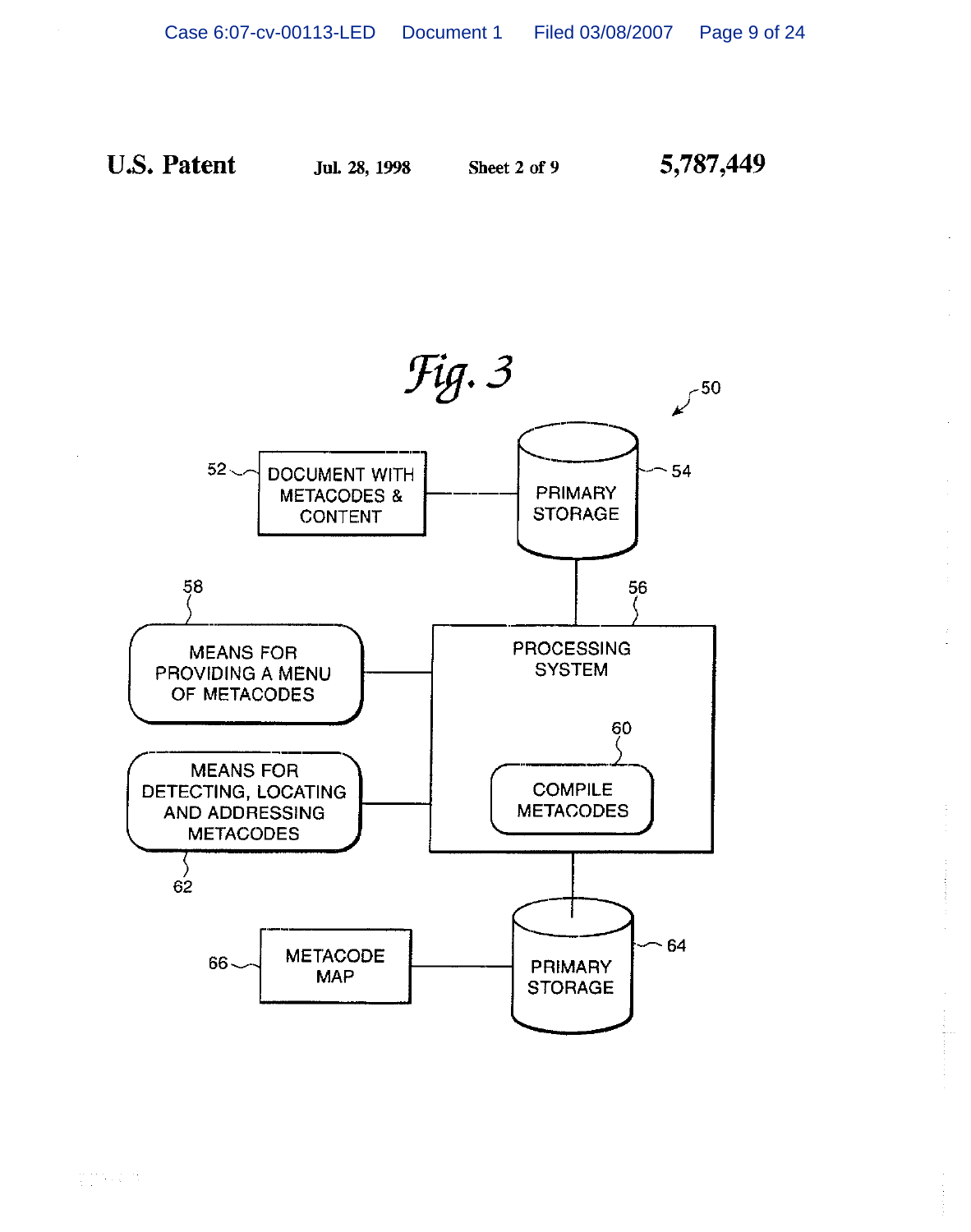Jul. 28, 1998

Sheet 3 of 9

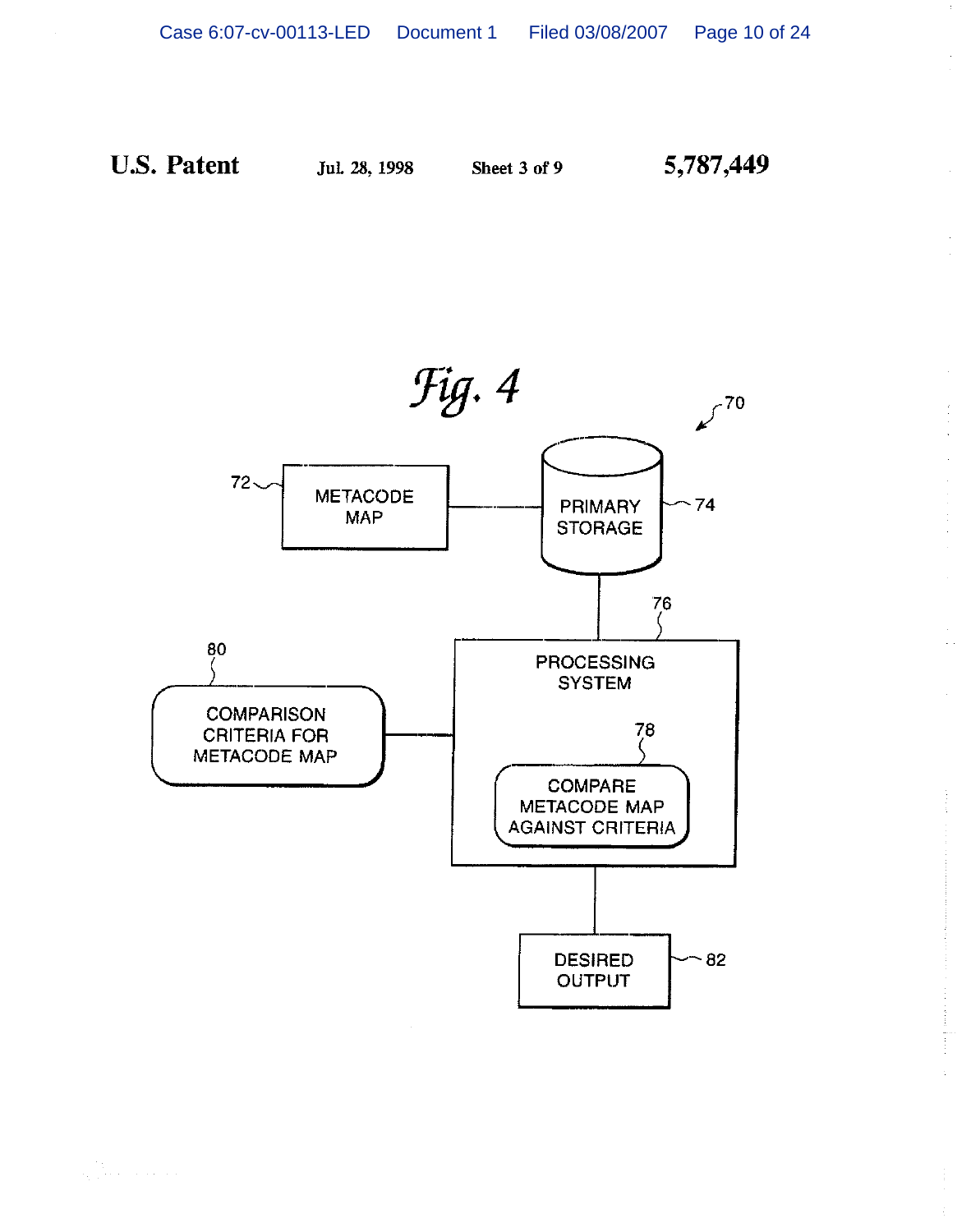

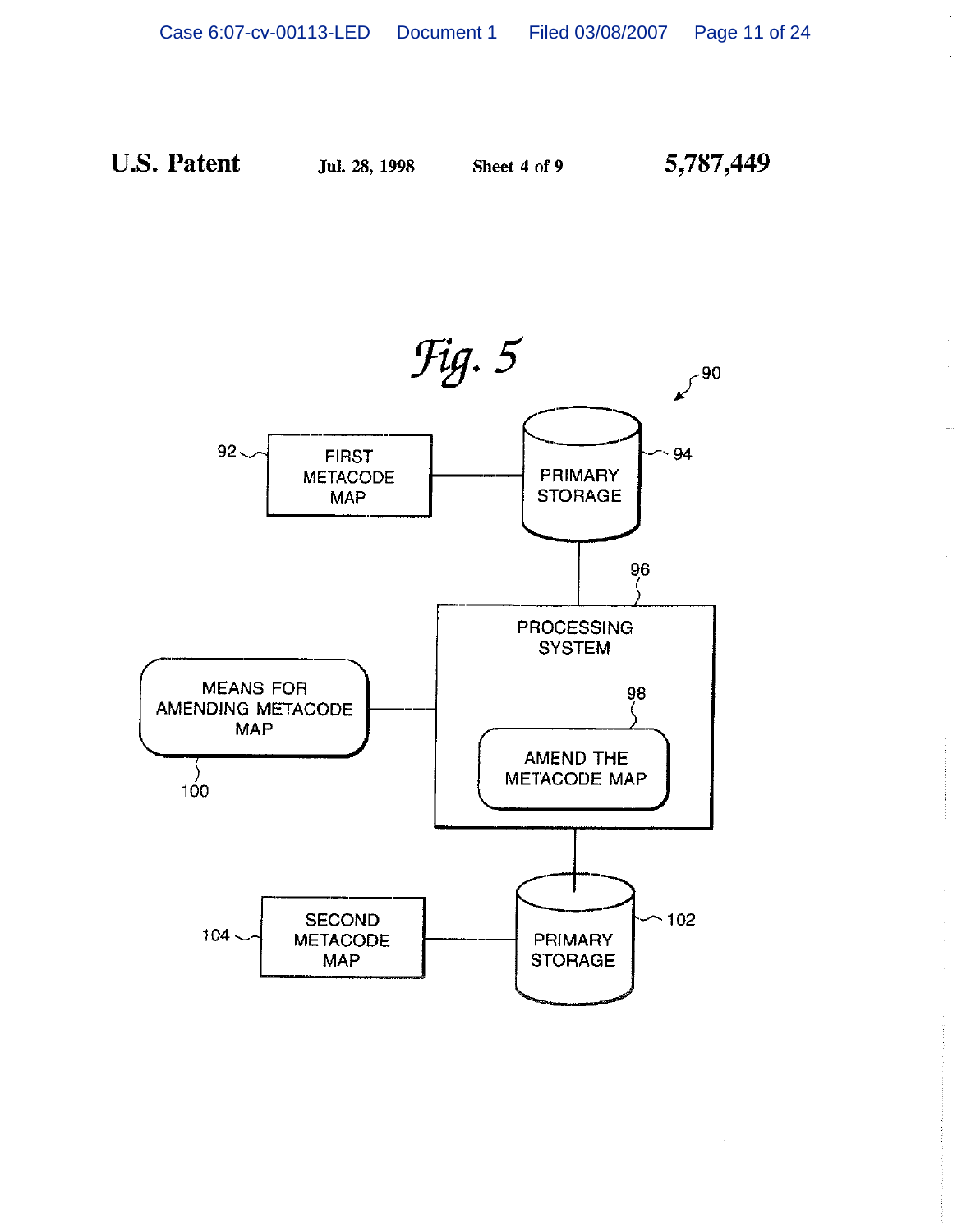5,787,449



 $\mathcal{L}^{\text{max}}(\mathcal{F})$ 

 $\alpha = \lambda = \alpha^2$ Terry by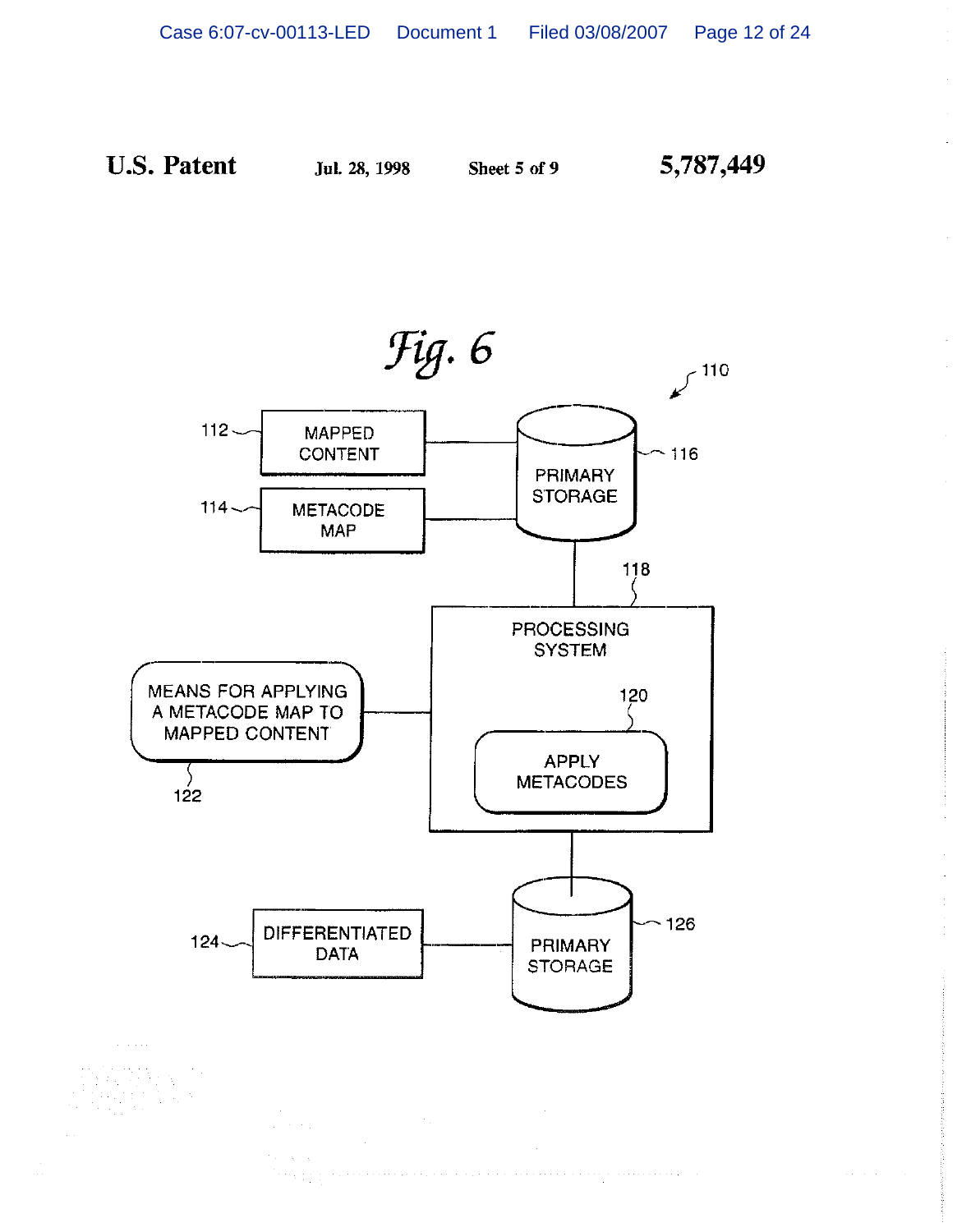

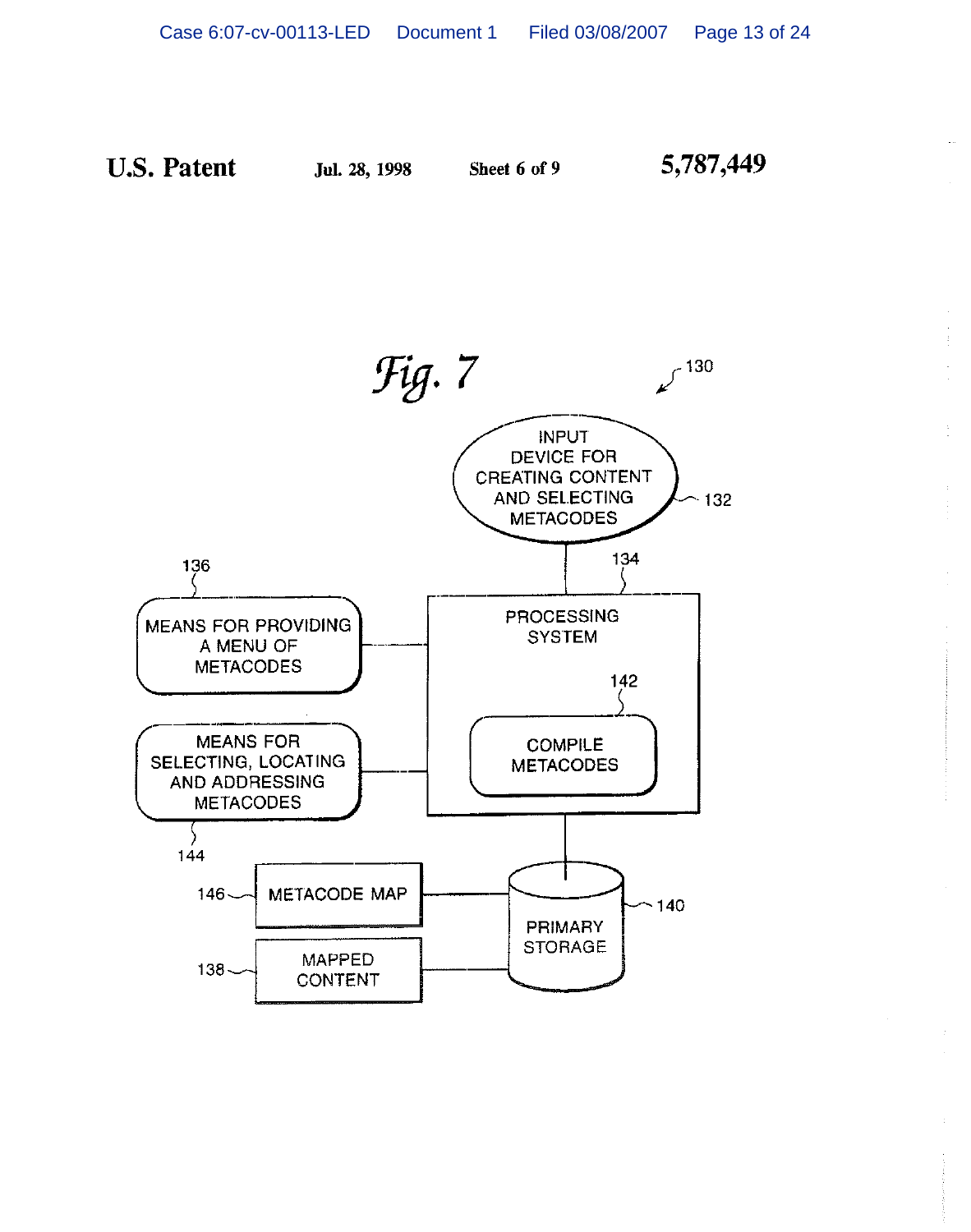Jul. 28, 1998

Sheet 7 of 9

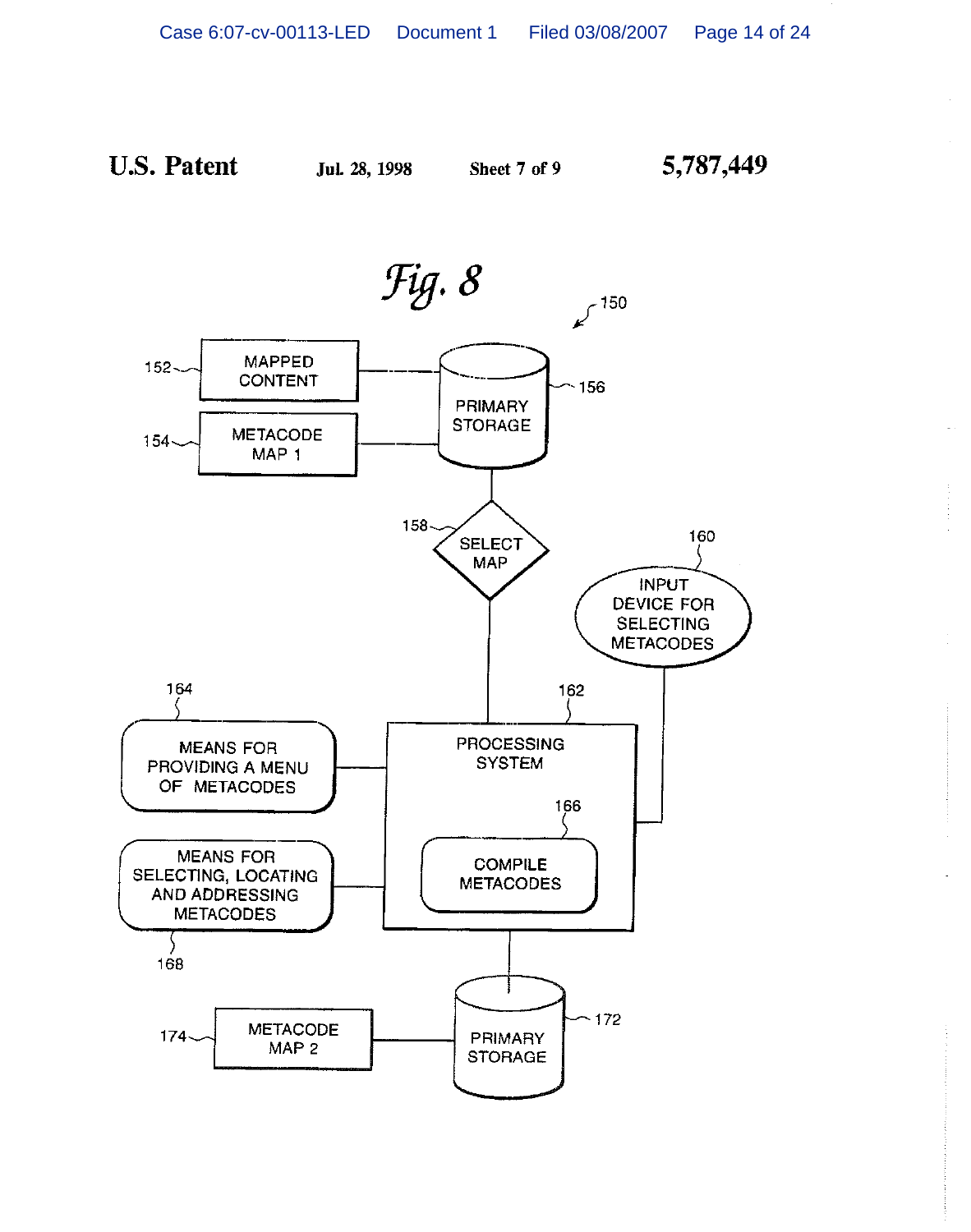Sheet 8 of 9

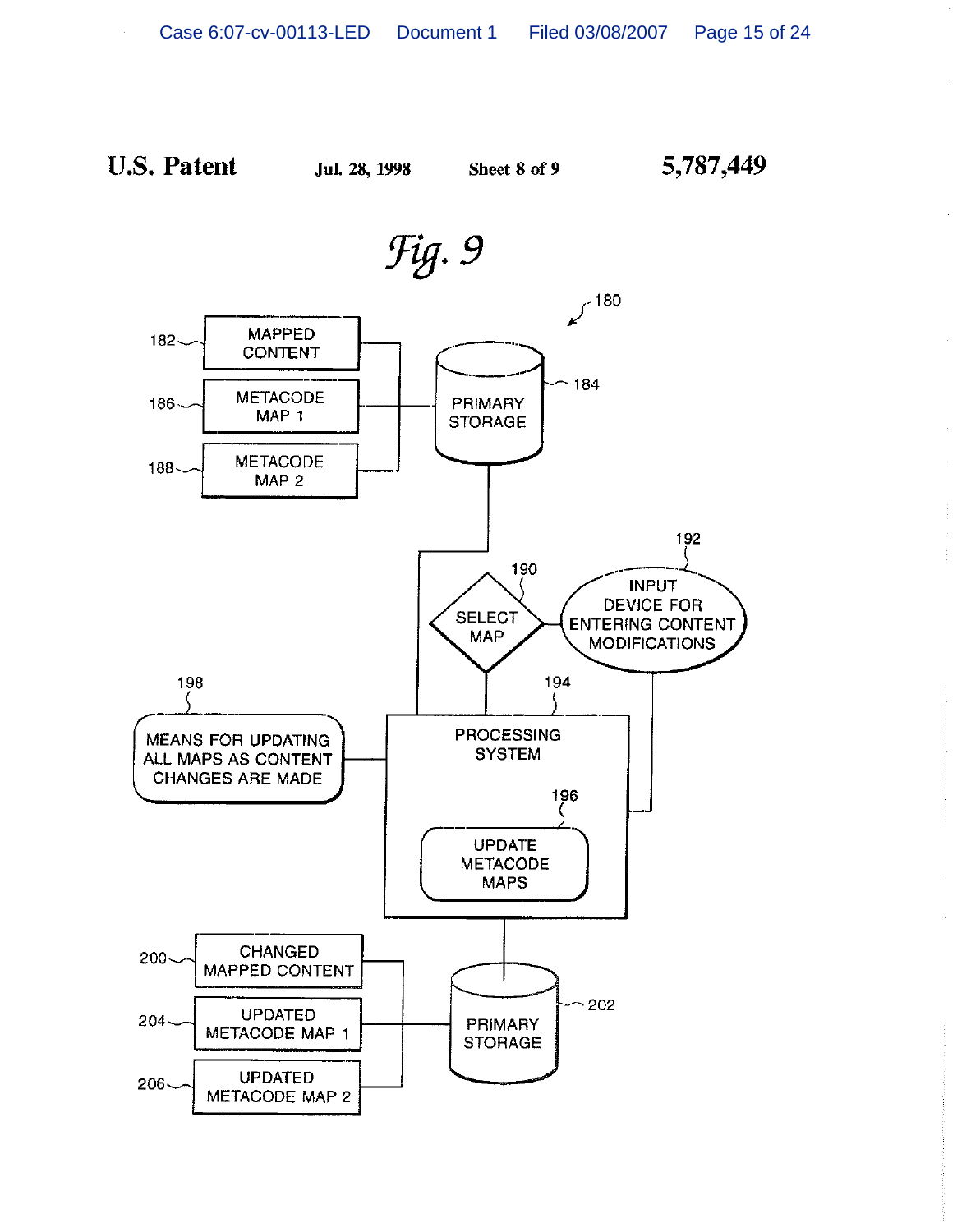Jul. 28, 1998

Sheet 9 of 9

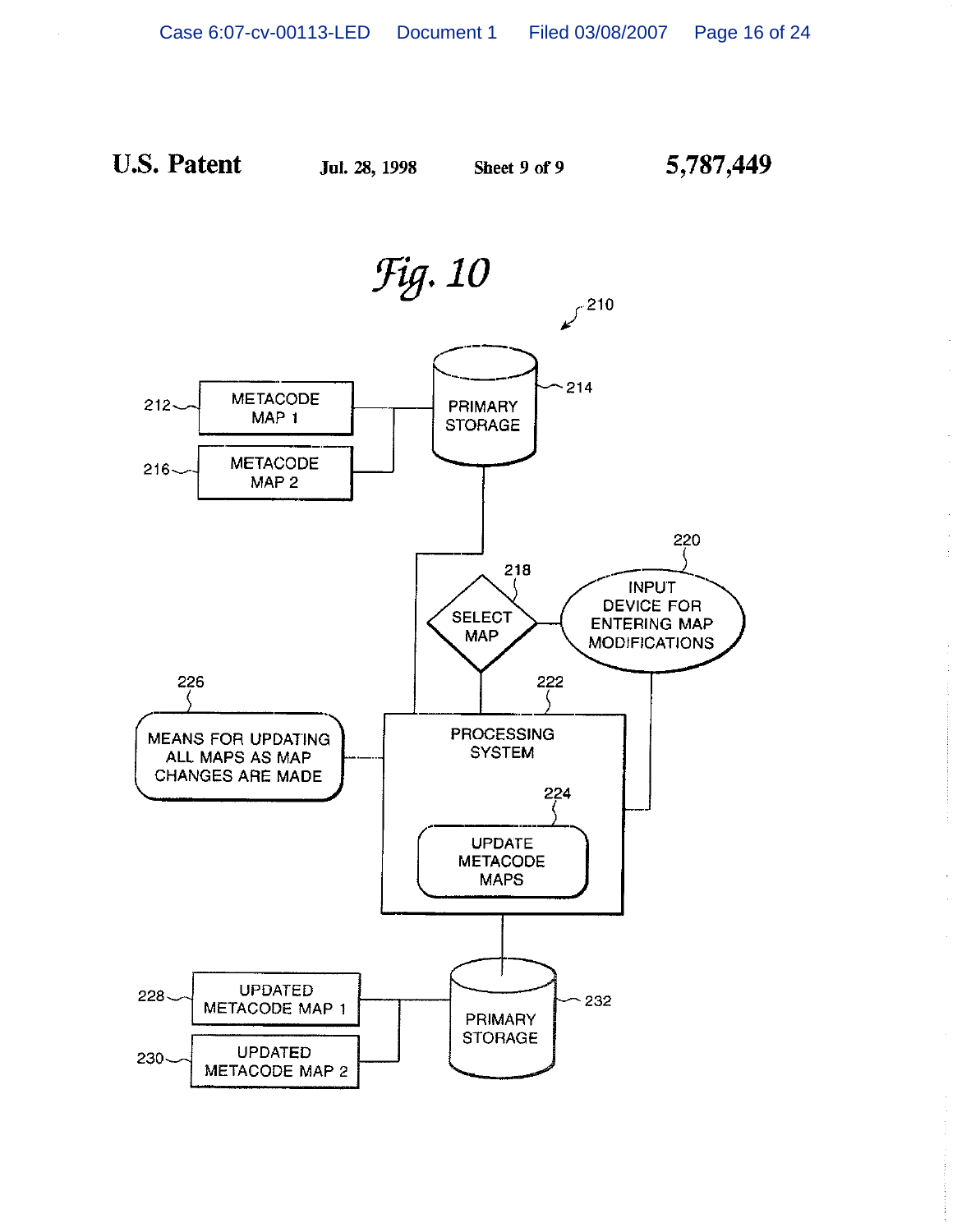# 5.787.449

 $\overline{\mathbf{5}}$ 

 $\mathbf{1}$ 

#### **METHOD AND SYSTEM FOR** MANIPULATING THE ARCHITECTURE AND THE CONTENT OF A DOCUMENT **SEPARATELY FROM EACH OTHER**

#### FIELD OF THE INVENTION

This invention relates to the manipulation of the architecture and content of a document, particularly for data  $10<sup>1</sup>$ representation and transformations, for use by computer software developers to remove dependency on encoding technology.

#### **BACKGROUND TO THE INVENTION**

The structure of a document has always been dictated by the format of the presentation of a document. For example, the fact that the title is, typically, centered and set apart from the body of the text gives it special weight in the reader's mind. Underlining or other emphasis in the main body is 20 used to provide additional information about the content. Word underlining is often used to connote the fact that a set of words is the proper title. This is termed stream formatting because the format is contained within the 'stream' of words on the page.  $25$ 

This formatting convention has followed documents as they move from paper to electronic storage Electronic documents retain the key idea of binding the structure of the material with its content through the use of formatting information. The formatting information in this case is in the 30 form of codes inserted into the text stream. This invention addresses the ideas of structure and content in a new light to provide more flexible and efficient document storage and manipulation.

Manual document presentation has always consisted of putting words to paper in a formatted manner. Formatting is the process of adding anything to the document which is not strictly part of the content. Punctuation marks can be considered formatting as is the extra line added between the title of an article and the main body

As documents moved from manual creation to mechanical typesetting the formatting conventions created for manual material largely followed. At first it was the typesetters job to recreate the look of the manual page. Over time however typesetters began to specialize and develop new fonts and printing techniques which were not easily possible manually. It became easier to let the printer format the document according to the producer's needs.

To communicate those needs to the typesetter various  $_{50}$ so-called mark-up languages were created. These languages were in the form of codes in the margins of the manual text indicating what treatment the printer should give to each part of the document. A simple example would be the word 'bold' in the margin beside the title. This would tell the printer to  $_{55}$ choose a bold face title.

As documents moved into electronic format these conventions followed. Information stored in a computer was even less formatted than handwritten text. Initially, all that a computer document contained was a stream of characters  $60$ and virtual line feeds to separate it into lines. The computer didn't even have an idea of a page. To communicate the format of the document, system designers fell back on the idea of embedded format codes.

One of the earlier systems to use this method was TROFF 65 for the Unix operating system. TROFF allowed the operator to enter formatting codes in the form of 'dot commands'.

 $\overline{2}$ 

These were entered on separate lines using a period followed by letters and numbers to specify the command. The text of the document was interlineated among these commands. For example, the command "FS12" on a line by itself would specify that a 12 point font should be used for the following text.

A complete document consisted of the content plus the embedded formatting codes. If printed out as entered, without translation by a program which understood TROFF conventions, the document would be a series of lines separated by 'special' lines with only a dot command on them The important point here is that the content and its formatting were combined

One early innovation of the PC revolution was the 15 replacement of manually entered dot commands by a menu driven interface. The WordStar word processing program allowed the user to select BOLD off a menu of formatting options. Behind the scenes it would then insert a BOLD command code into the text. To the user it would look like the word on the screen had turned bold and they would not have to be aware of the code inserted into their text. The system still required the use of explicit control codes for some effects, these codes were entered in a dot format quite similar to the TROFF system.

Word processing and desktop publishing systems have continued to advance their level of control and their ability to present a facsimile of the final printed image to the user for manipulation. There are now many different storage formats for digital documents. However they all share one thing, the use of command codes inserted into the text stream to control the format of the document.

Some of these formats are being used as standards in the industry. Microsoft has developed a de facto standard for document interchange called the Rich Text Format or RTF. Complete specifications for the format are available by order from Microsoft and on several electronic bulletin board systems. RTF defines specific command codes to be used and how they should be inserted into the content stream. There is great detail on the placement and spanning of 40 particular code types.

Standard Generalized Markup Language, or SGML is another standard which is gaining widespread use It is defined in ISO Standard#8879. SGML is a highly structured set of characters which are used to mark portions of content By convention SGML uses the ' $lt$ ' and the ' $gt$ ' or angle bracket characters as delimiters for tags which are outside the content. For example in a stream of characters like this: "the major <kword>industry</kword> in Canada is", the <kword> and </kword> are used to mark the beginning and end of a section of content which is to be treated as a "kword". The meaning of "kword" is up to the interpreter. SGML specifies rules for insertion of tags into the content stream and how tags are to be differentiated from the content.

One important point is that great emphasis is given to differentiating the tags from the content stream in which they exist. This is widely known to be a problem and the solution offered is a highly standardized sequence of characters used for the tags. These characters may not appear in the content of the document because they could not be distinguished from tags. SGML provides a partial solution by allowing the user to define the character used to distinguish a tag. The '{' and '}' characters could be substituted for angle brackets. Special notation has been developed to allow content that could be mistaken for tag delimiters to be represented symbolically. This provides a reasonable work around in specific cases but is not a general solution.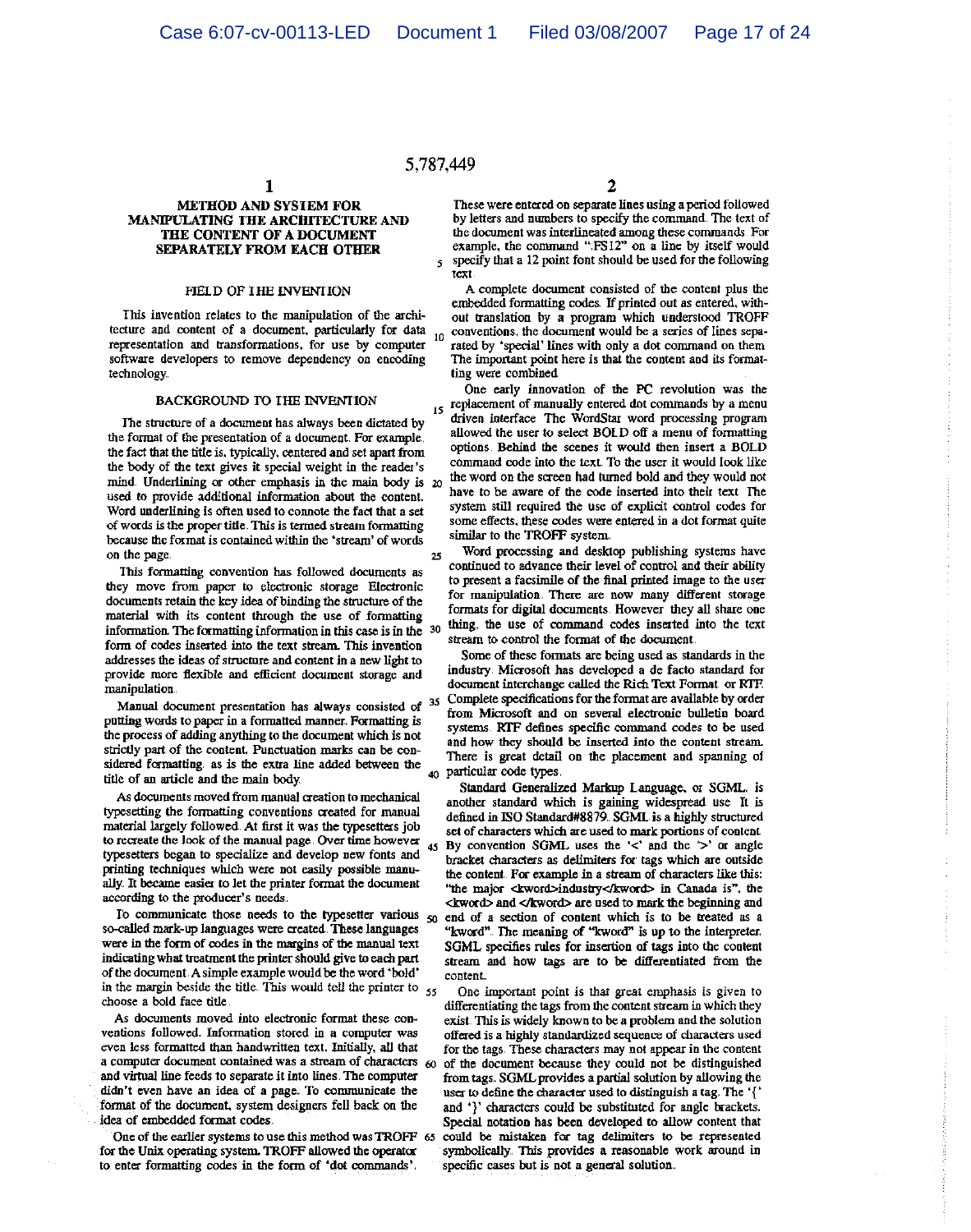5,787.449

Document designers have long created sets of documents which all share a common structure. A fax cover sheet would be a good example. Although the content will differ from fax to fax the layout of the cover sheet should remain consistent To support this requirement the concept of a style sheet has been developed. A style sheet provides a set of formats for a class of documents. It simplifies the task of creating multiple similar documents by providing a predefined set of options within which to work. Style sheets are still used to generate documents with embedded codes in the text stream. They merely make it more convenient to choose the correct codes and ensure they are applied uniformly

The current practice outlined hereinabove suffers from the following disadvantages

While embedding structural information in the content stream is accepted standard practice, it is inefficient and inflexible in a digital age For manual production of documents the intermingling of the markup codes with the content is still the best way of communicating structure. For electronic storage and manipulation it suffers from a number of shortcomings.

Current practice suffers from inflexibility. Documents combining structure and content are inflexible because they tie together structure and content into a single unit which must be modified together. The content is locked into one structure embodied by the embedded codes. Changes to 25 either the structure or the content of the document require a complete new copy of the document. To make changes to the original document structure a new copy of the document must be created. This new copy can either be saved independently resulting in two versions of the document. or it  $_{30}$ can be saved over the original—effectively destroying it. This is true even if the content does not differ in any way from the original. Similarly if the structure remains identical but the content changes slightly

Further, current procedures are inefficient. Since docu- $35$ ment content is inextricably enmeshed with its format, each change to either the content or the format requires either that a whole new copy of the document be created, or that the original be overwritten. This becomes a scrious problem for documents which are revised often especially if the older  $40<sub>1</sub>$ revisions need to be kept.

Yet further, there is a difficulty of resolving the markup codes from the structure. Markup codes have to be differentiated from the content stream they are a part of. This involves designating 'special' characters or sequences of characters which should be identified and acted upon. This 45 complicates the task of any routine which must work on the document. Any program or procedure which needs to format or understand the document must know all of the special codes and be able to correctly separate them from the content All routines which work with the document must 50 have exactly the same model of how the embedded codes are formatted or placed. If any operation misinterprets the code sequence even slightly, or mistakes content for formatting. the document or a part thereof will be reduced to meaninglessness

Still yet further, existing practice has a processing speed disadvantage. To act upon a document combining structure and content requires that the stream be processed serially. Each token in the stream must be parsed to determine if it is a special formatting character or is part of the content

It can therefore be seen that the practice of manipulating the architecture and content of a document of the prior art suffers from significant disadvantages.

#### SUMMARY OF THE INVENTION

65

It is an object of the present invention to provide an improved method of encoding a document.

It is a further object of the present invention to provide an improved system of encoding a document.

Thus in sharp contrast to the prior art the present invention is based on the practice of separating encoding conventions from the content of a document. The invention does not use embedded metacoding to differentiate the content of the document, but rather the metacodes of the document are separated from the content and held in distinct storage in a structure called a metacode map, whereas document content is held in a mapped content area. Raw content is an extreme example of mapped content wherein the latter is totally unstructured and has no embedded metacodes in the data stream.

A metacode, which includes but is not limited to a  $15$ descriptive code, is an individual instruction which controls the interpretation of the content of the data i.e., it differentiates the content. A metacode map is a multiplicity of metacodes and their addresses associated with mapped content An address is the place in the content at which the 20 metacode is to exert its effect.

Thus, these structures completely replace the concept of a document which combines content with embedded codes. Delivering a complete document would entail delivering both the content and a metacode map which describes it.

Accordingly, in its broadest aspect the invention provides a computer system for the manipulation of the architecture and content of a document having a plurality of metacodes and content by producing a first map of metacodes and their addresses of use in association with mapped content; the system comprising metacode map distinct storage means; means for providing a menu of metacodes to the metacode storage means; and means for compiling the metacodes of said menu by locating, detecting and addressing the metacodes to constitute the map and storing the map in the metacode storage means

By "detecting" is meant recognizing, identifying or differentiating a metacode from content; by "locating" is meant finding the position of a metacode in and relative to an input content stream; and by "addressing" is meant forming a unique identifier which defines the position of a metacode relative to the mapped content stream. The invention, in one aspect utilizes detecting means. locating means and addressing means

Most often, the system further comprises mapped content storage means which is distinct and separate from the map storage means

In a preferred aspect, the invention further provides a system as hereinabove defined further comprising means for reading a document having first content and a first multiplicity of metacodes constituting, in whole or in part. the menu and means for detecting, locating and storing the first multiplicity of metacodes constituting, in whole or in part. the menu and detecting, locating and storing the first mul-55 tiplicity of metacodes, in whole or in part, to constitute the map

By the term "document" as used in this specification is meant a non-random aggregation of data irrespective of its mode of storage or presentation. By the term "amending" in relation to amending a metacode map is meant changing, for example, by adding, deleting, recording and rearranging, or substituting some or all of the metacodes and attendant addresses. An example of metacode language of use in the practice of the invention is SGML.

The system according to the invention may be operated with a programmable processing system capable of input/ output operations, integer calculations, logical operations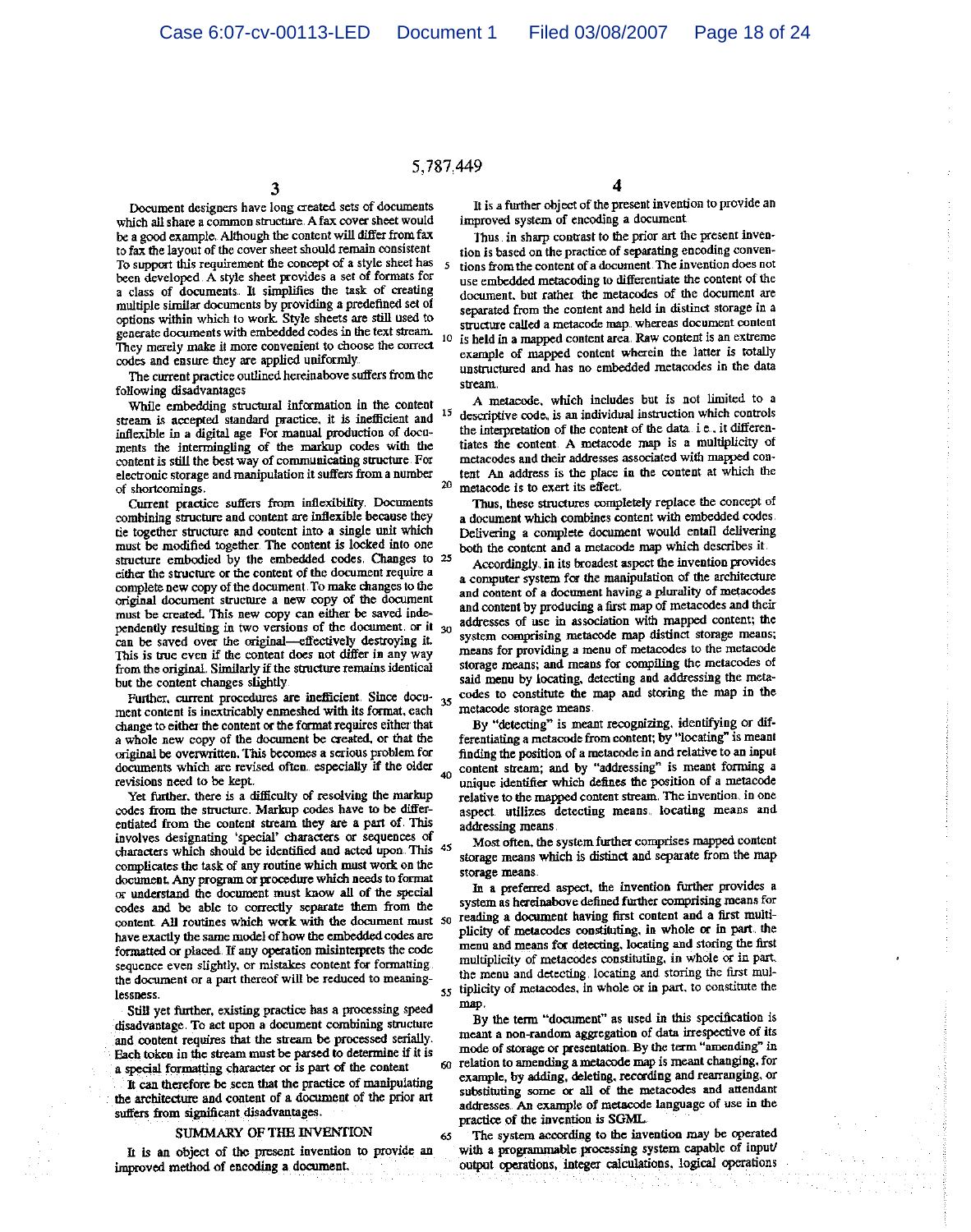# 5,787,449

and flow control, mass storage device with read/write access and an input device, i.e., keyboard and screen and intercomputer communications link. A specific example of such an acceptable computer system comprises a Quadra 800 personal computer, a standard Apple 14" monitor, a standard Apple keyboard, working storage (RAM), primary storage hard disk. programming language supporting I/O, integer calculations, and logical operations and flow control.

5

The system and process of the invention as hereindefined further comprises computing apparatus and use thereof in 10 the practice of the invention

The invention is also of value in that the creation of the metacode map in the system and method of the invention enables the multiplicity of metacodes to be compared with a predetermined set of criteria 15

Accordingly, the invention in a further aspect provides a system as hereinabove defined further comprising means for comparing the multiplicity of metacodes in the map with a predetermined set of criteria. The means for applying a first map to mapped content to provide first differentiated data 20 comprises application software.

The system as hereinabove defined may optionally further comprise one or more application software means constituting (a) means for providing a multiplicity of maps associated with a single mapped content. (b) means for  $25$ amending a plurality of maps in consequence of an amendment to mapped content. (c) means for amending a first plurality of maps to produce a second plurality of amended maps in a plurality of distinct storage means, and (d) means for amending a plurality of maps in consequence of an  $_{30}$ amendment of an associated metacode map.

The system of the invention further comprises means for enabling a metacode map to be amended to produce an amended map for application to original mapped content amended content or fresh content.

In a further aspect the invention provides a method for producing a first map of metacodes and their addresses of use in association with mapped content and stored in distinct map storage means; said method comprising

providing the mapped content to mapped content storage 40 means:

providing a menu of metacodes; and

compiling a map of the metacodes in the distinct storage means.

The method, optionally, further comprises detecting and 45 locating a multiplicity of metacodes constituting the menu in a document; storing the multiplicity of metacodes, in whole or in part, in the distinct storage means; detecting and locating mapped content in the document; and storing the mapped content in whole or in part, in the mapped content 50 storage means

It further, optionally, further comprises comparing the multiplicity of metacodes in the map with a predetermined set of criteria.

In a yet further aspect the invention provides a map of 55 metacodes stored in distinct metacode storage means.

In the case where an existing document is decomposed into its distinct metacode map and mapped content, either in whole or in part, and a new document, optionally, created therefrom, the following steps in general should be fol- 60 :lowed:

(a) the content of the document is read until a metacode is found:

- (b) the content is copied and stored in the mapped content means:
- (c) an entry in the map is made noting the metacode and its position in the content (in the case of purely textual

6

content the position could be stored as the number of characters in the mapped content before the code);

- (d) steps one to three are repeated until the document has been completely read; and
- (e) the original document may optionally now be discarded since the mapped content together with the metacode map completely describe it.
- Creating a new document as mapped content plus a metacode map is done as follows:
- (a) all content is placed into a mapped content storage means:
- (b) for each metacode applied to the content an entry in the metacode map is created which describes the metacode and gives its position;
- (c) the mapped content area and metacode map is updated as changes are made; and
- (d) the mapped content area and the document map are individually stored.

The present invention has a number of benefits over documents combining content with embedded codes Most of the benefits flow from the fact that the invention recognizes the separateness of content and structure. Document structure is dependent on a number of factors; such as how the document will be used, its intended audience, required formats for special uses and the like. Content is generally less variable.

Technical documentation for example has a large volume of very consistent content about the topic. The content is usually about a real world product or process, and it will not change unless the product or process does. The presentation and structure of that information will change depending on its intended use. Two revisions of a manual for a piece of equipment may format the same information in very different ways. Additionally, its whole structure may be changed to reuse the components of the content in a technical paper rather than a manual.

The present invention allows of multiple views of content Separating content from its structure allows the invention to provide multiple views of the same content. If a different metacode map is applied to the same raw content a new view of that content can easily be generated. For example a set of design notes for an industrial process could be viewed as a training manual or repair manual simply by changing the metacode map used with the content.

Such a change may be deeper than just the look of the two documents. The map can be used to divide the content into objects definable in human terms, like title, paragraph, footnote, and the like. These objects can be easily redefined in a different map which shares the same content. This allows multiple interpretations of the same content, not just multiple looks. It should be noted that the maps may be asynchronous with regard to the content that is referred to. The map elements of multiple maps have no fixed relation to each other, either in terms of their position within the content or the number of elements defined. In SGML this ability to overlay two or more structures on a single set of text is called Concur. Its usefulness has long been recognized but it has proven difficult to implement. In large part this is due to the nature of codes embedded in the text stream

Multiple maps are not the same thing as creating two copies of the document with different embedded codes. Multiple views using embedded codes means that there must be multiple copies of the content of the document. Whenever a change is made to the content of one view that change must 65 be reapplied to each view separately. This greatly increases the problem of managing and synchronizing multiple views

of a document.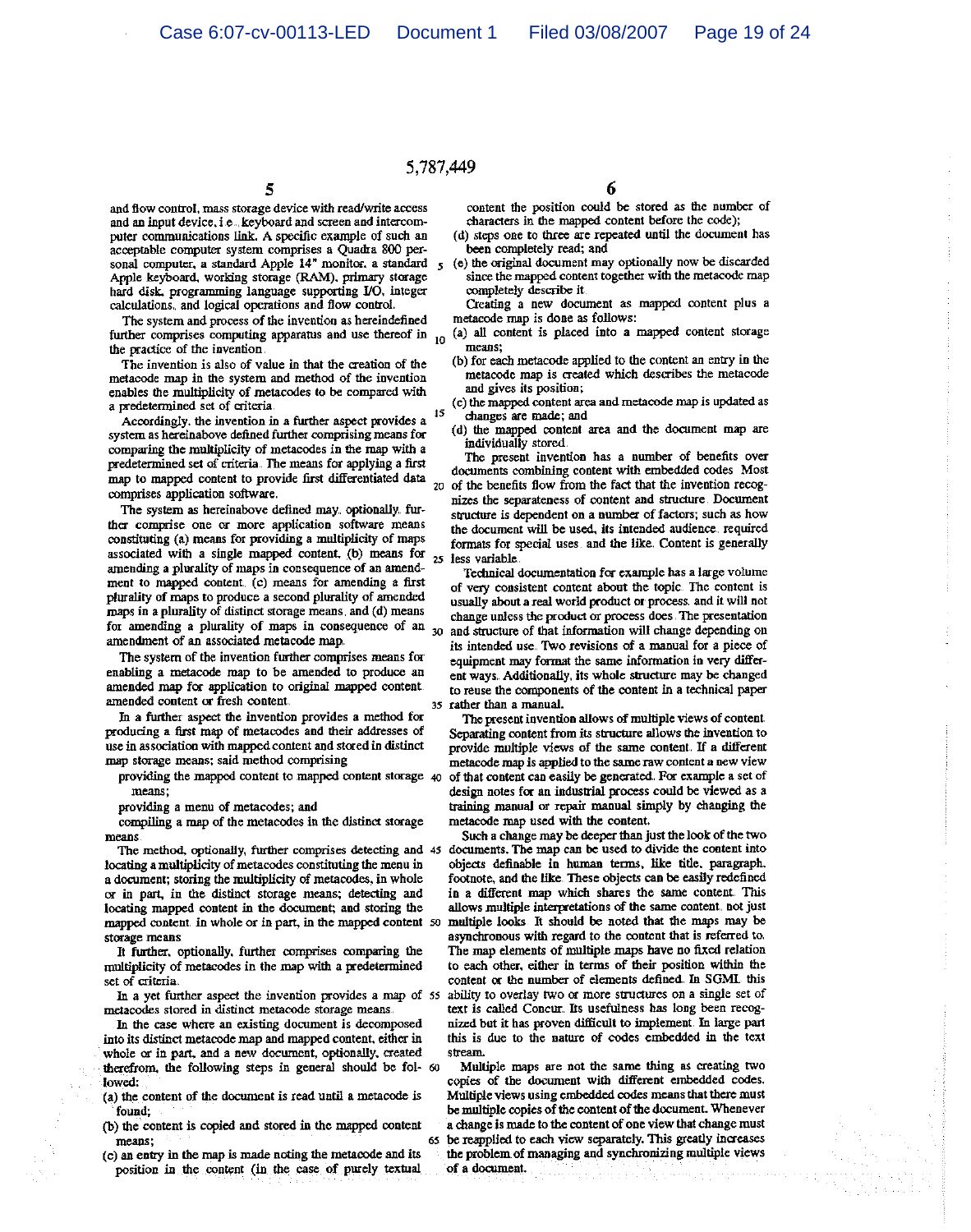# 5.787.449

Multiple views using the invention share the same mapped content. Changes made to the mapped content will automatically be reflected in all views which use that mapped content. One copy of the content makes document management far easier and much more reliable.

The present invention provides the ability to work solely on metacodes. The process allows changes to be made to the structure of a document without requiring the content A metacode map could be edited directly without the mapped content. Additionally a new map can be created based solely 10 on an existing map without requiring the content. This allows changes to be made to the appearance or structure of a document by individuals who may not be allowed to modify the content. Document security can be significantly enhanced since the metacodes and content of the document 15 are separately stored and protected.

The present invention further provides the ability to work solely on content. Conversely changes to the content can be made without the overhead of a completely encoded document. This can be important because complicated coding 20 conventions often get in the way of the content For example, a copy writer has no interest in the intended layout of his copy until it is complete and correct. The invention allows new maps to be created using just content without reference to existing maps.

The present invention also provides for storage efficiency of multiple versions. The invention allows much more efficient storage of multiple copies of differently encoded documents. If the content is invariant and only the metacodes change it is inefficient to store multiple copies of the 30 content. According to the prior art in the field this would be required if both versions are to be kept. Using the invention only a new metacode map has to be stored.

The ratio of metacodes to content is dependent on the metacodes chosen as well as the document type. Ratios of 35 1:100 would not be unusual, particularly where the metacodes involved are text formatting codes. and 1:1 would be an extreme case. That means that the invention will require significantly less than half the storage space for multiple versions compared to prior methods.

The present invention provides also for efficiency of operation on the document. The invention allows document operations to be much more efficient. It is no longer necessary to parse the entire document to locate the embedded codes Differentiating codes from content is obviously no 45 longer a problem since they are held in different areas. This also allows more efficient coding strategies to be developed without the restriction of ensuring that all codes are clearly differentiated from any possible content.

the content has the additional benefit of allowing more flexibility in the content. Systems which rely on embedded codes to encode a document are fragile if any of those codes appear in the content of the document. In contrast the invention is indifferent to the characters in the content. In 55 since it is completely replaced by the two new components. effect there need not be any special characters in the mapped content, all characters are treated equally. This makes documents which use the invention to be less fragile.

Many operations which would previously have required scanning the entire document can now be done with just the 60 3. Create storage space for a metacode map. metacode map. This is a much smaller, simpler structure than a document with embedded codes. Similarly some operations can be performed solely on the content without regard for the encoding. Indexing would be a good example of such an operation. 65

The system of the invention may be implemented using maps and mapped content broken into three sections. The

8

first section involves decomposing existing documents into a representative map and its associated mapped content. The second involves creating or editing a document consisting of content plus a metacode map. The third is building a 5 combined view from the constituent parts, which is necessary because interaction with the document may be done as a visual whole rather than in its constituent parts

#### BRIEF DESCRIPTION OF THE DRAWINGS

In order that the invention may be better understood preferred embodiments will now be described by way of example only with reference to the accompanying drawings wherein:

FIG. 1 is a broad flow diagram representing main components of a system and method for the manipulation of architecture and content of a document;

FIG. 2 is the diagram of FIG 1 further comprising associated mapped content storage;

FIG. 3 is a broad flow diagram representing a document being decomposed into a map according to the system and method of the invention;

FIG. 4 is a broad flow diagram representing a map being compared to specified criteria according to the system and 25 method of the invention;

FIG 5 is a broad flow diagram representing a map being transformed to create a second map according to the system and method of the invention;

FIG. 6 is a broad flow diagram representing a map being applied to its associated content to create differentiated data according to the system and method of the invention;

FIG 7 is a broad flow diagram representing document creation according to the system and method of the invention:

FIG 8 is a broad flow diagram representing the creation of a second map associated with existing content according to the system and method of the invention;

FIG. 9 is a broad flow diagram representing the modification of content with multiple associated maps according to 40 the system and method of the invention; and

FIG 10 is a broad flow diagram representing a modification of a metacode map with multiple associated metacode maps according to the system and method of the invention; wherein the same numerals denote like parts

#### DETAILED DESCRIPTION OF THE **INVENTION**

The invention may in one aspect be described with Removing the problem of differentiating the codes from so reference to the decomposition of an existing document with reference to SGML metacode language embedded in the text. The object is to turn this document into two components, the mapped content and a metacode map. Once done, the original document can be, optionally, thrown away

> The following instructional steps are presented once the document has been read:

- 1. Start at Character Position zero.
- 2. Create storage space for the raw content.
- 
- 4. Set the elements in the map to zero.
- 5 Read characters until a metacode is encountered based on
- metacode detection criteria.
- 6. Copy the characters up to the start of the code into the mapped content storage or area.
- 7. Increase the character position by the number of characters placed into the mapped content area.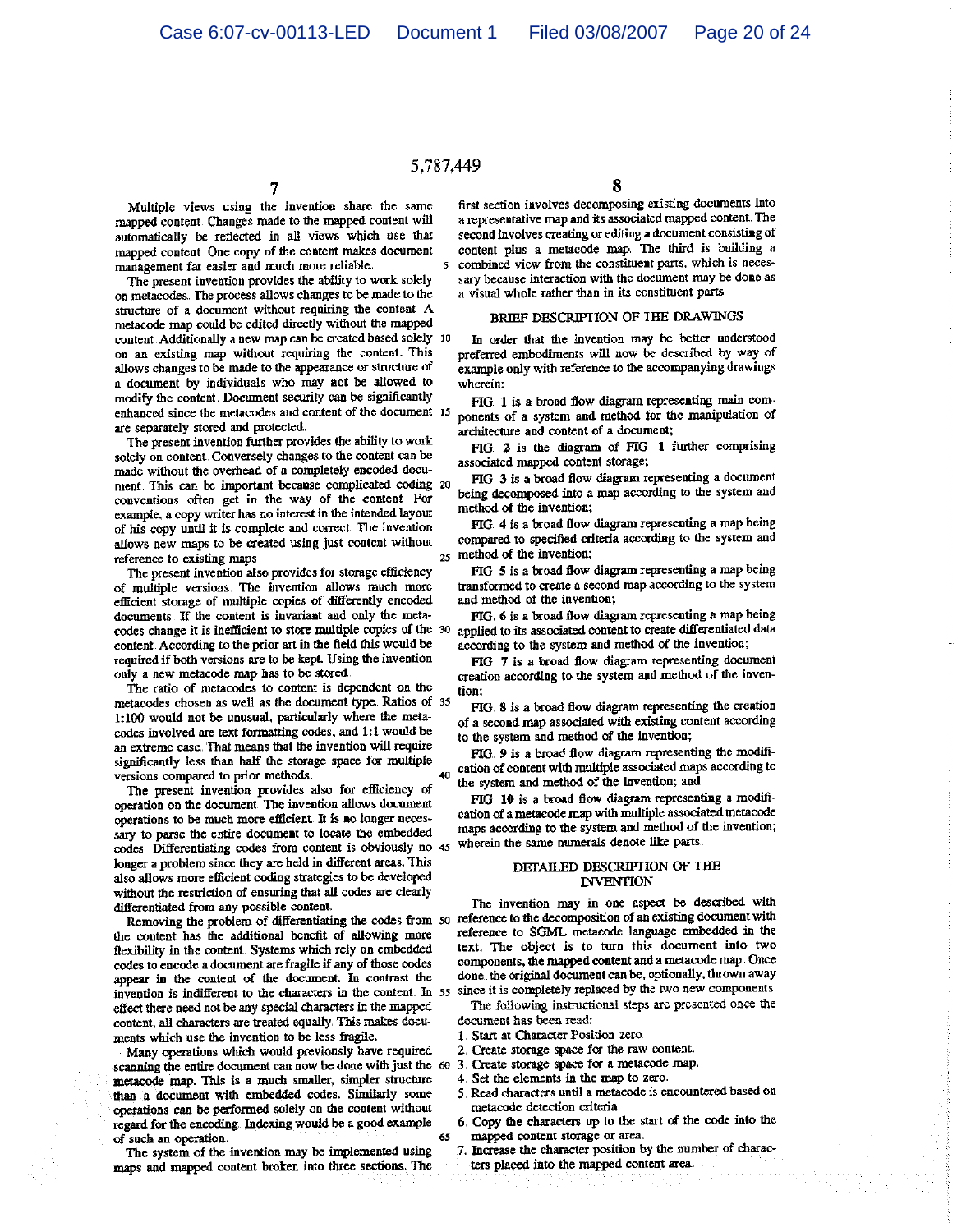# 5.787,449

8. Create a new map element and place the code into it.

```
9. With the map element store the character position of the
beginning of the code
```
9

- 10. If there are more characters in the original then go to step  $\frac{1}{5}$  $5.$
- 11 Conversion is complete, store the metacode map and the mapped content.

In greater detail, the following example with a simple  $10$ SGML document having the title "The Secret Life of Data" is as follows.

|                                                                                             | <chapter><title>The Secret Life of Data</title><para>Data is</para></chapter>                                                   |    | m         |
|---------------------------------------------------------------------------------------------|---------------------------------------------------------------------------------------------------------------------------------|----|-----------|
| bostile. The End                                                                            |                                                                                                                                 |    | 15<br>pr. |
|                                                                                             | A person who knew SGML would read this document as follows.                                                                     |    | Hс        |
| - begin Chapter tag<br>- begin Title tag.                                                   |                                                                                                                                 |    | be        |
|                                                                                             | - CDATA (the content of the Title tag)                                                                                          |    | ΨO        |
| - end Title tag.                                                                            |                                                                                                                                 |    |           |
| - begin Para tag                                                                            |                                                                                                                                 | 20 | pol       |
|                                                                                             | - CDATA (the content of the para tag)                                                                                           |    |           |
|                                                                                             | - cad Para tag, CDATA the content of the Chapter tag, end                                                                       |    | wh        |
| Chapter tag                                                                                 |                                                                                                                                 |    | for       |
|                                                                                             | Following the algorithm as outlined above the following is obtained.                                                            |    | Į         |
| Character position $= 0$                                                                    |                                                                                                                                 |    |           |
| map elements = 0<br>raw content =                                                           |                                                                                                                                 | 25 |           |
| metacode map =                                                                              |                                                                                                                                 |    |           |
|                                                                                             | read characters until code reads to <chapter> which is a complete code.</chapter>                                               |    |           |
| гаw content =                                                                               |                                                                                                                                 |    |           |
| character position $= 0$                                                                    |                                                                                                                                 |    |           |
|                                                                                             | metacode map = 1 is <chapter> at character position 0</chapter>                                                                 |    |           |
| $map$ elements $= 1$                                                                        |                                                                                                                                 | 30 |           |
|                                                                                             | read characters until code reads to <title> which is the next code</title>                                                      |    |           |
| $new content =$                                                                             |                                                                                                                                 |    |           |
| character position $= 0$                                                                    |                                                                                                                                 |    | ć         |
|                                                                                             | metacode $map = 1$ is <chapter> at character position <math>0</math><br/>2 is <title> at character position 0</title></chapter> |    |           |
| $mnp$ elements $= 2$                                                                        |                                                                                                                                 | 35 | 7         |
|                                                                                             | read characters until code reads to  which is the next code.                                                                    |    | 8         |
| raw content = The Secret Life of Data                                                       |                                                                                                                                 |    | ç         |
| character position = $0 + 23 = 23$                                                          |                                                                                                                                 |    |           |
|                                                                                             | metacode map = $1$ is <chapter> at character position 0</chapter>                                                               |    |           |
|                                                                                             | 2 is <title> at character position 0</title>                                                                                    |    | ı         |
|                                                                                             | 3 is  at character position 23                                                                                                  | 40 | 1         |
| $map$ elements = $3$                                                                        |                                                                                                                                 |    |           |
| raw content = The Secret Life of Data                                                       | read characters until code read to <para> which is the next code</para>                                                         |    |           |
| character position = $23 + 0 = 23$                                                          |                                                                                                                                 |    | 1         |
|                                                                                             | metacode map = $1$ is <chapter> at character position 0</chapter>                                                               |    | 1         |
|                                                                                             | 2 is <title> at character position 0</title>                                                                                    | 45 | 1         |
|                                                                                             | 3 is <title> at character position 23</title>                                                                                   |    |           |
|                                                                                             | 4 is <para> at character position 23</para>                                                                                     |    |           |
| $map$ elements = $4$                                                                        |                                                                                                                                 |    |           |
|                                                                                             | read characters until code read to  which is the next code.                                                                     |    | Α         |
| raw content = The Secret Life of DataData is hostile<br>character position = $23 + 16 = 39$ |                                                                                                                                 |    | dect      |
|                                                                                             | metacode map = $1$ is <chapter> at character position 0</chapter>                                                               |    | 50 set o  |
|                                                                                             | 2 is <title> at character position 0</title>                                                                                    |    | give      |
|                                                                                             | $3$ is $\le$ Title> at character position 23                                                                                    |    | curr      |
|                                                                                             | $4$ is $\triangleleft$ ara $>$ at character position 23                                                                         |    | char      |
|                                                                                             | 5 is  at character position 39                                                                                                  |    |           |
| $map$ elements = 5                                                                          |                                                                                                                                 |    | raw       |
|                                                                                             | read characters until code read to  which is the next code.                                                                     |    | 55 com    |
|                                                                                             | raw content = The Secret Life of DataData is hostile. The End                                                                   |    | incr      |
| character position = $39 + 7 = 46$                                                          |                                                                                                                                 |    | add       |
|                                                                                             | metacode $mp = 1$ is <chapter> at character position <math>0</math><br/>2 is <title> at character position 0</title></chapter>  |    | com       |
|                                                                                             | 3 is  at character position 23                                                                                                  |    | incro     |
|                                                                                             | 4 is <para> at character position 23</para>                                                                                     |    | 60 curro  |
|                                                                                             | 5 is  at character position 39                                                                                                  |    | com.      |
|                                                                                             | 6 is  at character positron 46                                                                                                  |    |           |
| $map$ elements $= 6$                                                                        |                                                                                                                                 |    | plact     |
|                                                                                             | There are no more characters so the conversion is complete. The final raw                                                       |    | incre     |
| وزاراته وبالأزار كالمسار بسمس والمستحدث وبالمساري<br>لسد فستفظ                              |                                                                                                                                 |    | after     |

|  | tent area and metacode map look like this. |  |  |                                                          |  |  |
|--|--------------------------------------------|--|--|----------------------------------------------------------|--|--|
|  |                                            |  |  | Content = The Secret Life of DataData is bostile The Red |  |  |

**Rav** 

| Metacode Map   |                     |                           |  |
|----------------|---------------------|---------------------------|--|
| Element Number | Element             | <b>Character Position</b> |  |
|                | <chapter></chapter> | Ω                         |  |
| 2              | $\tau$ itle>        | 0                         |  |
| 3              |                     | 23                        |  |
| 4              | <para></para>       | 23                        |  |
| ٢              |                     | 39                        |  |
| 6              |                     | 46                        |  |

10

In the following example a new document is created Creating a new document consists of building a metacode ap and a raw content area. It is certainly possible that this ocess could be done directly by a document's author wever, working in such an un-natural fashion would not very efficient. It is far more likely that the author would rk on a composite view of the document and the comnents would be built behind the scenes

The basic algorithm for building the necessary metacodes ile an interactive editing session is going on is as follows, example

Steps;

- 1) set the character position to zero
	- 2) set the number of elements in map to zero;
	- 3) create space for raw content;
	- 4) create space for metacode map;
- 5) wait for one of the following actions: create a new element definition add content
	- stop;
	- b) if the action is Stop, then go to step  $14$ :
- If the action is add content, then go to step  $11$ :
- 
- ) Increase the element number by one;
- ) Add the element definition to the metacode map at the indicated element number;
- 0) Go to step 5;
- 1) Get a character and place it into the raw content area at the current character position;
	- 2) Increase the character position by one;
	- $(3)$  Go to step 5;
- 4) Done

#### **EXAMPLE**

As is described with reference to the example involving composition of a document, the original document from a of commands may be rebuilt. So following the algorithm ĽS.

- rent map element number=0 racter position=0
- $content =$
- nmand is Create New Element <Chapter> ease the element number by 1=1 map element=1. <Chapter> at character position @ nmand is Create New Element <Title> ease the element number by  $1=2$
- rent map element=2, <Title> at character position 0 umand is add content: The Secret Life of Data e each character into the raw content area case the character position by 1 as the character is added all characters are added
- 65 raw content area is: The Secret Life of Data character position is 23
	- command is Create New Element </Title>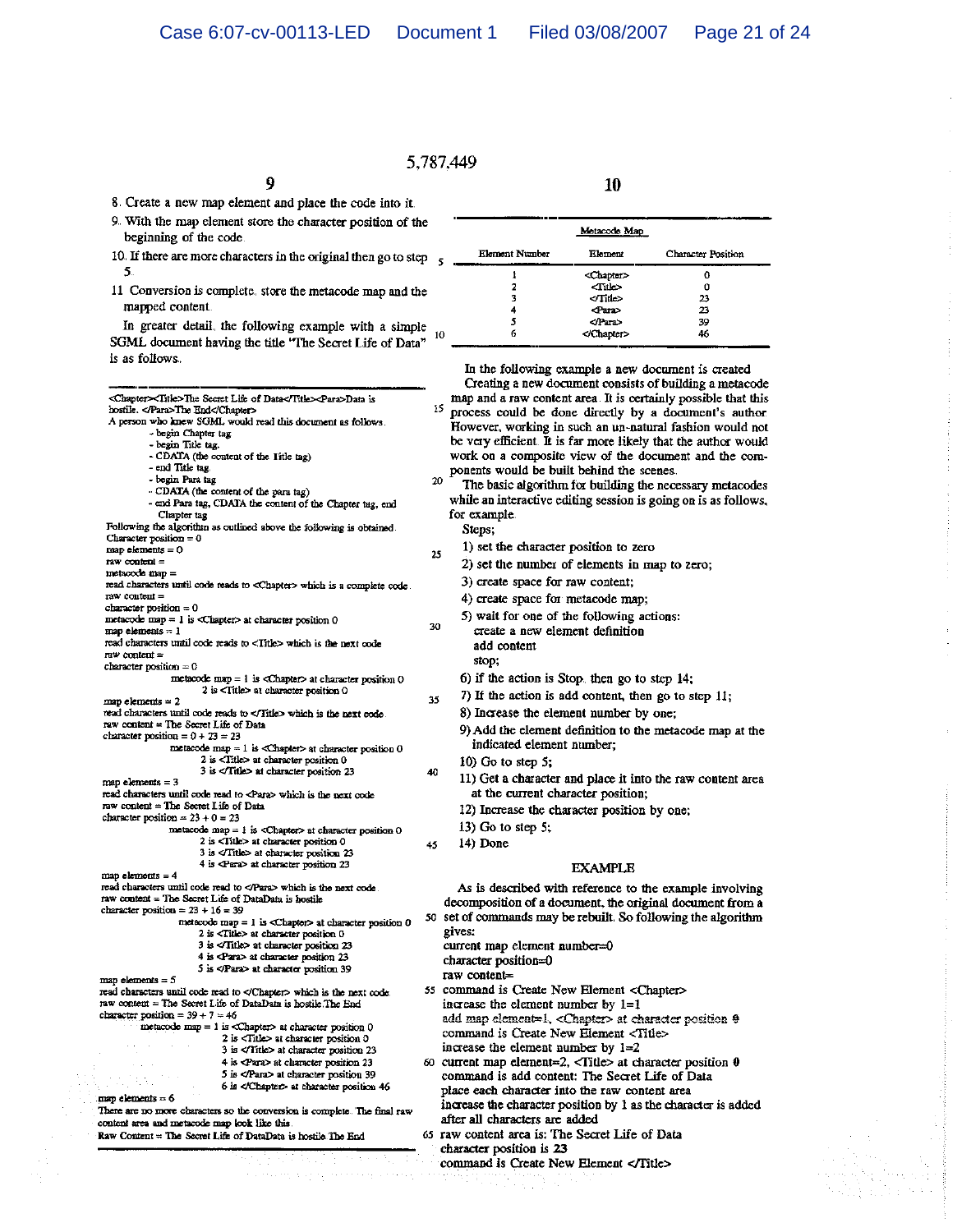# 5 787,449

# 11

- increase the element number by  $1=3$ current map element=3, </Title> at character position 23
- command is Create New Element <Para>
- increase the element number by 1=4
- current map element=4, <Para> at character position 23
- command is add content: Data is hostile.
- place each character into the raw content area
- increase the character position by 1 as the character is added
- after all characters are added
- raw content area is: The Secret Life of DataData is hostile character position is 39
- command is Create New Element </Para>
- increase the element number by  $1=5$
- current map element=5. </Para> at character position 39
- command is add content: The End
- place each character into the raw content area
- increase the character position by 1 as the character is added
- after all characters are added
- raw content area is: The Secret Life of DataData is hostile The End
- character position is 46
- command is Create New Element </Chapter>
- increase the element number by  $1=6$
- current map element=6. </Chapter> at character position 46 Command is Stop.
- The final raw content area and metacode map look like this.
- Raw Content=The Secret Life of DataData is hostile The End

| Metacode Map   |                     |                    |  |
|----------------|---------------------|--------------------|--|
| Element Number | Element             | Character Position |  |
|                | <chapter></chapter> | a                  |  |
| 7              | $\langle$ Title>    | 0                  |  |
| 3              |                     | 23                 |  |
| 4              | $_{\rm grav}$       | 23                 |  |
| 5              |                     | 39                 |  |
| 6              |                     | 46                 |  |

**Building a Document View** 

Documents will frequently have to be rebuilt as a composite of their structure and content rather than as two discrete elements. This is true when taking a hard copy of the document or for sending it to a system which only deals 45 write current map element to composite with documents containing embedded codes. An algorithm for building a composite document from its metacode map and raw content is presented hereinbelow **Steps** 

- 1) Set the current map element number to one.
- 2) Set the current character position to zero.
- 3) Get the current map element as designated by the map element number.
- 4) Read from the current character position in the raw content to the character position of the map element.
- 5) Set the current character position in the raw content to the character position of the map element.
- 6) Write the raw content that was read in step 4 to the composite document.
- 7) Write the element from the current map element to the 60 read from character position=23 to element position=39 composite document
- 8) Increase the current map element number by 1.
- 9) If there are more map elements then go to step 3.
- 10) Write any remaining content, from the last element position, to the end of the raw content area, to the 65 write current map element to composite composite document.
- 11) Composite document is complete.

# 12

### Example

Following the example hereinabove from the decomposition section the original document from its metacode map and raw content area is rebuilt. The map and raw content are 5 as follows

Raw Content=The Secret Life of DataData is hostile. The Ead

| lΟ |                | Metacode Map        |                           |  |  |
|----|----------------|---------------------|---------------------------|--|--|
|    | Element Number | Element             | <b>Character Position</b> |  |  |
|    |                | <chapter></chapter> | 0                         |  |  |
|    |                | حنانك               | 0                         |  |  |
|    | з              | $<$ Title>          | 23                        |  |  |
| 5  | 4              | <para></para>       | 23                        |  |  |
|    | 5              |                     | 39                        |  |  |
|    | 6              |                     | 46                        |  |  |
|    |                | والمتناسف فستحسب    |                           |  |  |

So following the algorithm gives:

 $20$  current map element number=1

character position=0

- composite document=
- current map element=1, <Chapter> at character position 0 read from character position=0 to element position=0
- 25 write to composite document

composite document=

current character position=0

- write current map element to composite composite=<Chapter>
- 30 Increase map element number by 1=2 current map element=2 <Title> at character position 0 read from character position=0 to element position=0
	- write to composite document
	- composite document=<Chapter>
- 35 current character position=0
	- write current map element to composite
	- composite=<Chapter> <Title>
	- Increase map element number by  $1=3$
- current map element=3, </Title> at character position 23 40 read from character position=0 to element position=23

write to composite document

composite document=<Chapter><Title> The Secret Life of Data

current character position=23

composite=<Chapter> <Title> The Secret Life of Data </Title>

Increase map element number by  $1=4$ 

- current map element=4, <Para> at character position 23 50 read from character position=23 to element position=23
	- write to composite document
	- composite document: < Chapter> <Tide> The Secret Life of Data </Title>
	- current character position=23
- 55 write current map element to composite
	- composite: <Chapter> <Title> The Secret Life of Data </Title> <Para>

Increase map element number by  $1=5$ 

- current map element=5, </Para> at character position 39
- 
- write to composite document
- composite document: <Chapter> <Title> The Secret Life of Data
- current character position=23

composite: <Chapter> <Title> The Secret Life of Data </Title> <Para> Data is hostile. </Para>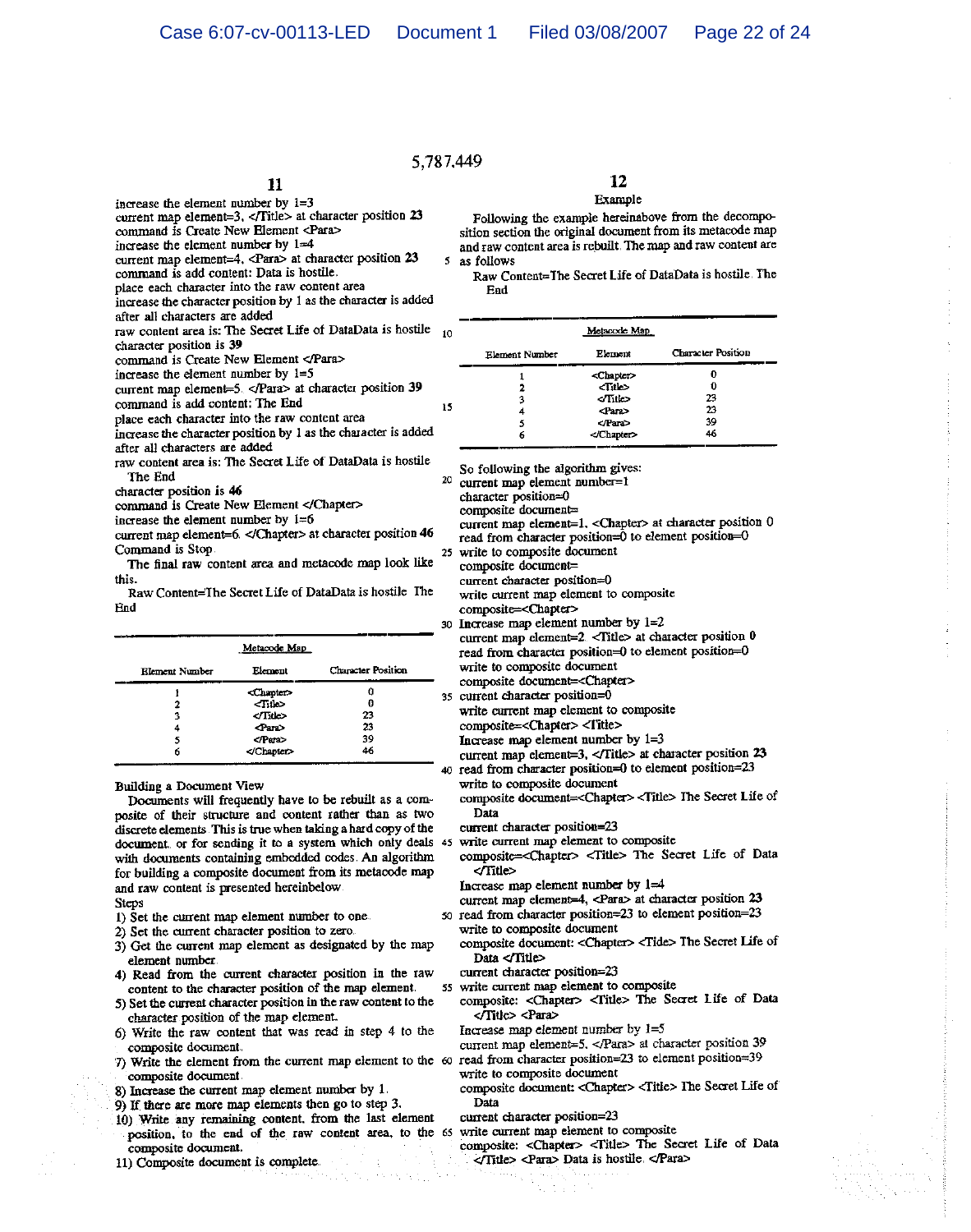# 5.787,449

13

Increase map element number by 1=6 current map element=6, </Chapter> at character position 46 read from character position=39 to element position=46 write to composite document

composite document: <Chapter> <Title> The Secret Life of 5 Data </Title> <Para> Data is hostile. </Para> The End

current character position=39

write current map element to composite

composite: <Chapter> <Title> The Secret Life of Data Tritle> <Para> Data is hostile. </Para> The End </Chapter>

Increase map element number by  $1=7$ 

No more elements, no more content in the raw content area. Composite document is complete. The final composite document output is: <Chapter> <Title> The Secret Life of Data </Title> <Para> Data is hostile </Para> The End 15 </Chapter>

Reference is now made to FIG. 1 which shows generally as 10 a system and process which make up a metacode map system. A processing system, shown as Box 12, generates a menu of metacodes through the instructions for providing a 20 menu of metacodes shown as Box 14. It compiles the metacodes shown as Box 16 using the means for detecting, locating and addressing shown as Box 18. Finally the processing system 12 stores the metacode map. shown as Box 20, in primary storage shown as Box 22

FIG 2 shows generally as 30 the basic system with all of the components outlined in the description of FIG 1 In addition, it maintains distinct mapped content storage as represented by Box 42. The processing system, presented as Box 36 must store and retrieve the mapped content shown 30 as Box 42.

FIG 3 shows generally as 50 a system and process for reading a document containing metacodes and content and producing a metacode map. The document represented by Box 52 is stored in primary storage as represented by Box 35 54. The processing system, represented by Box 56, reads document, shown as Box 52 from storage shown as Box 54. As the document shown as Box 52 is read the processing system, represented by Box 56, detects metacodes by use of means to detect metacodes represented by Box 58. The 40 metacodes are compiled, shown in Box 60, using the means for detecting, locating, and addressing the metacodes provided in Box 62 The metacode map which is generated by this process is stored in primary storage, represented as Box 64 as metacode map shown as Box 66.

FIG 4 shows generally as 70 a system and process for comparing a metacode map against a known set of criteria. The map, represented by Box 72, is stored in primary storage. represented by Box 74 The processing system 76 reads metacode map 72. Processing system 76 performs the 50 modifying mapped content which has a multiplicity of comparison shown as Box 78. The metacode map is compared against criteria, shown as Box 80, which is provided to the processing system. The processing system 76 outputs the results of this comparison, as shown by Box 82. This output may take a variety of forms such as a print out or a 55 metacode map, shown as Box 188 also stored in primary set of inputs to another process.

FIG. S shows generally as 90 a system and process for amending a metacode map to produce a second metacode map. The original map, shows as Box 92 is stored in primary storage 94. The processing system, represented by Box 96, 60 reads the metacode map 92. As the map is read it is amended by a process shown as Box 98. This process step requires instructions, shown in Box 100, for amending the map. The map. as amended by process step 98, is stored in primary storage 102 as the second metacode map 104.

FIG. 6 shows generally as 110 a system and process for applying a metacode map to mapped content to produce

# 14

differentiated data. The mapped content. shown as Box 112 and the metacode map. shown as Box 114 are stored in primary storage, shown as Box 116. The processing system 118 reads both the metacode map. Box 114 and the mapped content 112. The metacodes are applied to the content in a process shown as Box 120. Means. shown as Box 122. for applying the metacode map to the mapped content are fed to the processing system to enable it to apply the metacode map to the mapped content. The processing system then stores 10 the resultant differentiated data, shown as Box 124 in primary storage shown as Box 126

FIG 7 shows generally as 130 a system and process for creating a new document having a metacode map and associated mapped content. The system has an input process. shown as Box 132, which produces content and selects metacodes for use with the content. An example of such an input process would be a computer monitor and keyboard combined with a human operator. The processing system, shown as Box 134 produces a menu of metacodes to select from using the instructions provided in Box 136. Content input from the input process represented by Box 132 is written to mapped content storage, represented by Box 138 and is stored in primary storage represented by Box 140 Metacodes selected at the input process, represented by Box 25 132 are fed to a process, represented by Box 142, which compiles the selected metacodes using the means for selecting. locating, and addressing metacodes represented in Box 144 The output of this compilation process is a metacode map which is stored in primary storage. represented by Box 140 in metacode map storage represented by Box 146.

FIG. 8 shows generally as 150 a system and process for creating a second metacode map associated with mapped content. The mapped content, represented by Box 152 and a first metacode map, represented by Box 154, are stored in primary storage represented by Box 156. To start the session a map is selected at by the process represented by Box 158. In this example the selection is to create a new map. The input process, shown as Box 160, is used for selecting map elements for the new map. The processing system, shown as Box 162 produces a menu of metacodes to select from using means as represented in Box 164. Metacodes selected at input process, represented by Box 160. are fed to a process. shown as Box 166, which compiles the selected metacodes using the means for selecting. locating and addressing metacodes, shown as Box 168 The output of this compilation is a new metacode map, shown as Box 172 which is stored on primary storage as Box 174.

FIG 9 shows generally as 180 a system and process for metacode maps associated with it. The original mapped content. shown as Box 182. is stored in primary storage shown as Box 184. The mapped content, shown as Box 182, has a first metacode map, shown as Box 186 and a second storage, shown as Box 184.

A map, either the map shown as Box 185 or the map shown as Box 188 and mapped content. shown as Box 182. is selected for use by the input process shown as Box 192. Modifications to the content are made through an input process shown as Box 192.

The processing system, shown as Box 194, reads the mapped content and all associated maps, shown as Box 186 and Box 188. The processing system, as shown in Box 194. 65 reads the changes to the mapped content, as shown in Box 200, and uses the changes to update. as shown in Box 196. the metacode maps using means, as shown in Box 198. for